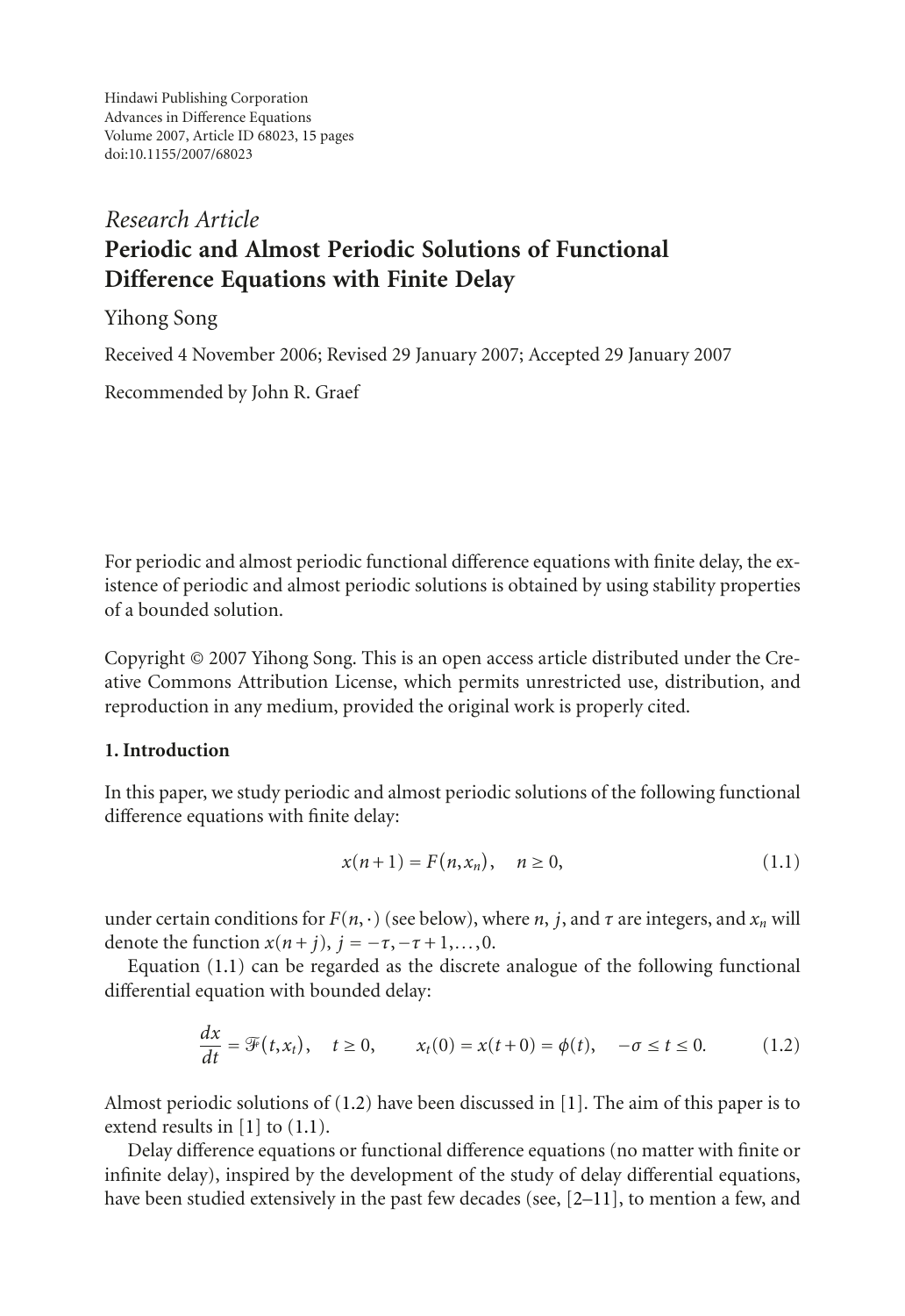references therein). Recently, several papers [\[12](#page-14-1)[–17](#page-14-2)] are devoted to study almost periodic solutions of difference equations. To the best of our knowledge, little work has been done on almost periodic solutions of nonlinear functional difference equations with finite delay via uniform stability properties of a bounded solution. This motivates us to investigate almost periodic solutions of [\(1.1\)](#page-0-0).

This paper is organized as follows. In [Section 2,](#page-1-0) we review definitions of almost periodic and asymptotically almost periodic sequences and present some related properties for our purposes and some stability definitions of a bounded solution of [\(1.1\)](#page-0-0). In [Section 3,](#page-3-0) we discuss the existence of periodic solutions of [\(1.1\)](#page-0-0). In [Section 4,](#page-7-0) we discuss the existence of almost periodic solutions of [\(1.1\)](#page-0-0).

# <span id="page-1-0"></span>**2. Preliminaries**

We formalize our notation. Denote by  $\mathbb{Z}, \mathbb{Z}^+, \mathbb{Z}^-$ , respectively, the set of integers, the set of nonnegative integers, and the set of nonpositive integers. For any  $a \in \mathbb{Z}$ , let  $\mathbb{Z}_a^+ = \{n : a \in \mathbb{Z}^d\}$  $n \ge a$ ,  $n \in \mathbb{Z}$ . For any integers  $a < b$ , let dis $[a, b] = \{j : a \le j \le b, j \in \mathbb{Z}\}$  and dis $(a, b] =$  $\{j : a < j \leq b, j \in \mathbb{Z}\}\$  be discrete intervals of integers. Let  $\mathbb{E}^d$  denote either  $\mathbb{R}^d$ , the *d*dimensional real Euclidean space, or  $\mathbb{C}^d$ , the *d*-dimensional complex Euclidean space. In the following, we use  $|\cdot|$  to denote a norm of a vector in  $\mathbb{E}^d$ .

**2.1. Almost periodic sequences.** We review definitions of (uniformly) almost periodic and asymptotically almost periodic sequences, which have been discussed by several authors (see, e.g., [\[2](#page-13-2), [18](#page-14-3)]), and present some related properties for our purposes. For almost periodic and asymptotically almost periodic functions, we recommend [\[19](#page-14-4), [18\]](#page-14-3).

Let *X* and *Y* be two Banach spaces with the norm  $\|\cdot\|_X$  and  $\|\cdot\|_Y$ , respectively. Let  $\Omega$ be a subset of *X*.

*Definition 2.1.* Let  $f : \mathbb{Z} \times \Omega \to Y$  and  $f(n, \cdot)$  be continuous for each  $n \in \mathbb{Z}$ . Then f is said to be almost periodic in  $n \in \mathbb{Z}$  uniformly for  $w \in \Omega$  if for every  $\varepsilon > 0$  and every compact  $Σ ⊂ Ω$  corresponds an integer  $N_{ε}$ (Σ) > 0 such that among  $N_{ε}$ (Σ) consecutive integers there is one, call it *p*, such that

$$
\|f(n+p,w)-f(n,w)\|_{Y}<\varepsilon\quad\forall\,n\in\mathbb{Z},\,w\in\Sigma.\tag{2.1}
$$

Denote by  $\mathcal{AP}(\mathbb{Z} \times \Omega : Y)$  the set of all such functions. We may call  $f \in \mathcal{AP}(\mathbb{Z} \times \Omega : Y)$ a (uniformly) almost periodic sequence in *Y*. If  $\Omega$  is an empty set and  $Y = X$ , then  $f \in$  $\mathcal{A}\mathcal{P}(\mathbb{Z}:X)$  is called an almost periodic sequence in X.

Almost periodic sequences can be also defined for any sequence  $\{f(n)\}_{n\geq a}$ , or  $f:\mathbb{Z}_a^+ \to$ *X* by requiring that any  $N_{\varepsilon}(\Sigma)$  consecutive integers is in  $\mathbb{Z}_a^+$ .

For uniformly almost periodic sequences, we have the following results.

<span id="page-1-1"></span>THEOREM 2.2. Let  $f \in \mathcal{AP}(\mathbb{Z} \times \Omega : Y)$  and let  $\Sigma$  be any compact set in  $\Omega$ . Then  $f(n, \cdot)$  is *continuous on*  $\Sigma$  *uniformly for*  $n \in \mathbb{Z}$  *and the range*  $f(\mathbb{Z} \times \Sigma)$  *is relatively compact, which implies that*  $f(\mathbb{Z} \times \Sigma)$  *is a bounded subset in Y.*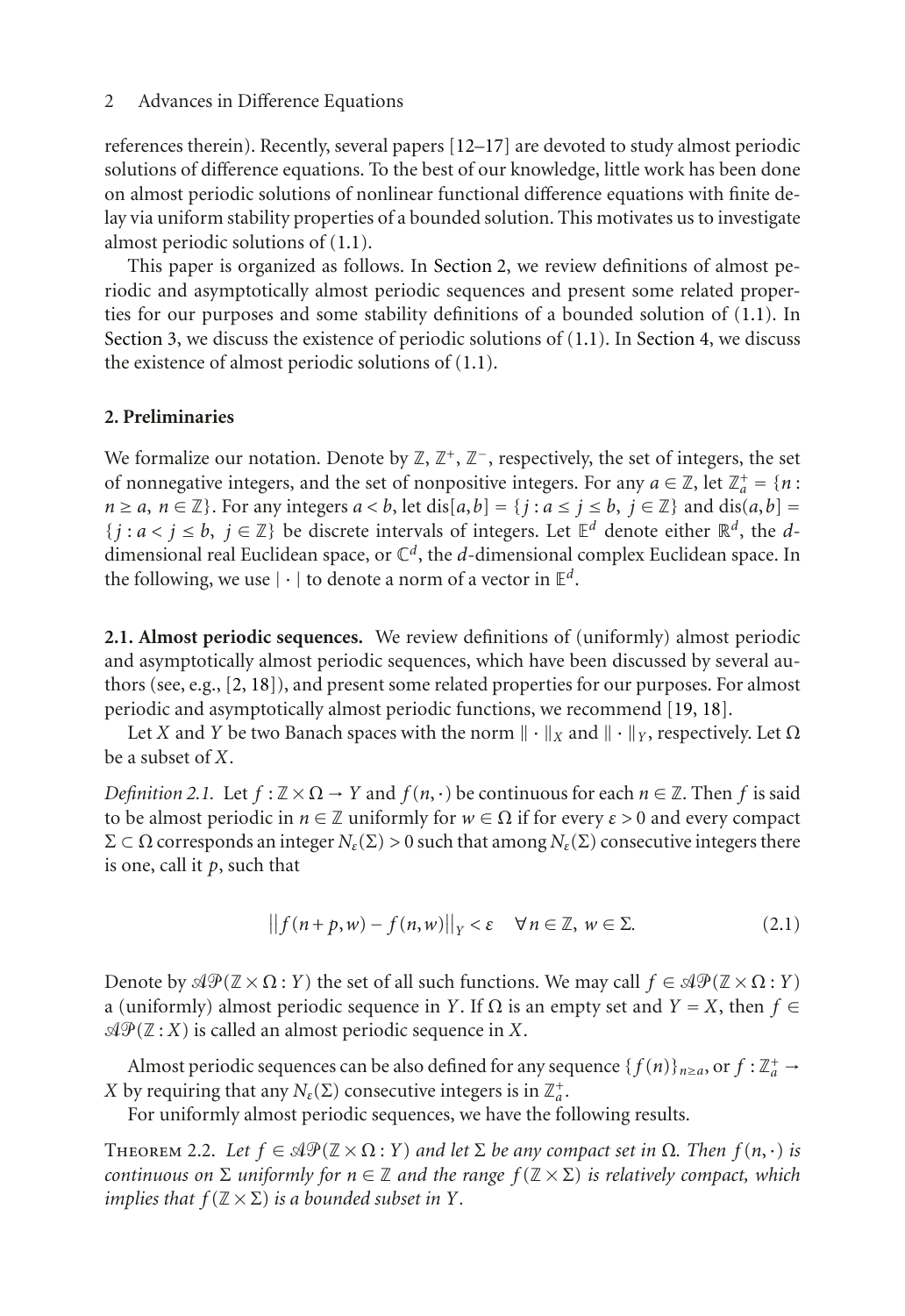<span id="page-2-0"></span>THEOREM 2.3. Let  $f \in \mathcal{AP}(\mathbb{Z} \times \Omega : Y)$ . Then for any integer sequence  $\{\alpha'_k\}, \alpha'_k \to \infty$  as  $k \to \infty$  $\infty$ *, there exists a subsequence* { $\alpha_k$ } *of* { $\alpha'_k$ }*,*  $\alpha_k \to \infty$  *as*  $k \to \infty$ *, and a function*  $\xi : \mathbb{Z} \times \Omega \to Y$ *such that*

$$
f(n + \alpha_k, w) \longrightarrow \xi(n, w)
$$
 (2.2)

 $u$ niformly on  $\mathbb{Z}\times\Sigma$  as  $k\to\infty$ , where  $\Sigma$  is any compact set in  $\Omega$ . Moreover,  $\xi\in\mathbb{A}\mathfrak{P}(\mathbb{Z}\times\Omega$  : *Y*), that is,  $\xi(n, w)$  *is also almost periodic in n uniformly for*  $w \in \Omega$ *.* 

<span id="page-2-1"></span>If <sup>Ω</sup> is the empty set and *<sup>Y</sup>* <sup>=</sup> *<sup>X</sup>* in [Theorem 2.3,](#page-2-0) then {*ξ*(*n*)} is an almost periodic sequence.

THEOREM 2.4. *If*  $f \in \mathcal{AP}(\mathbb{Z} \times \Omega : Y)$ , then there exists a sequence  $\{\alpha_k\}, \alpha_k \to \infty$  as  $k \to \infty$ , *such that*

$$
f(n + \alpha_k, w) \longrightarrow f(n, w)
$$
 (2.3)

*uniformly on*  $\mathbb{Z} \times \Sigma$  *as*  $k \to \infty$ *, where*  $\Sigma$  *is any compact set in*  $\Omega$ *.* 

Obviously,  $\{\alpha_k\}$  in [Theorem 2.4](#page-2-1) can be chosen to be a positive integer sequence.

*Definition 2.5.* A sequence  $\{x(n)\}_{n \in \mathbb{Z}^+}$ ,  $x(n) \in X$ , or a function  $x : \mathbb{Z}^+ \to X$ , is called asymptotically almost periodic if  $x = x_1|_{\mathbb{Z}^+} + x_2$ , where  $x_1 \in \mathcal{AP}(\mathbb{Z}, X)$  and  $x_2 : \mathbb{Z}^+ \to X$ satisfying  $||x_2(n)||_X \to 0$  as  $n \to \infty$ . Denote by  $\mathcal{A} \mathcal{A} \mathcal{P}(\mathbb{Z}^+, X)$  all such sequences.

<span id="page-2-3"></span>THEOREM 2.6. Let  $x : \mathbb{Z}^+ \to X$ . Then the following statements are equivalent.

 $(1)$   $x \in \mathcal{A} \mathcal{A} \mathcal{P}(\mathbb{Z}^+, X)$ .

*(2) For any sequence* { $α_k$ } ⊂  $\mathbb{Z}^+$ *,*  $α_k$  *> 0, and*  $α_k$  → ∞ *as*  $k$  → ∞*, there is a subsequence*  ${\beta_k} \subset {\alpha_k}$  *such that*  $\beta_k \to \infty$  *as*  $k \to \infty$  *and*  ${\{x(n + \beta_k)\}}$  *converges uniformly on*  $\mathbb{Z}^+$  *as*  $k \rightarrow \infty$ .

Similarly, asymptotically almost periodic sequence can be defined for any sequence  $\{x(n)\}_{n\geq a}$ , or  $x:\mathbb{Z}_a^+ \to X$ .

The proof of the above results is omitted here because it is not difficult for readers giving proofs by the similar arguments in [\[19,](#page-14-4) [18\]](#page-14-3) for continuous (uniformly) almost periodic function  $\phi : \mathbb{R} \times \Omega \to X$  (see also [\[2](#page-13-2)] for the case that  $X = Y = \mathbb{E}^d$ ).

**2.2. Some assumptions and stability definitions.** We now present some definitions and notations that will be used throughout this paper. For a given positive integer  $\tau > 0$ , we define *C* to be a Banach space with a norm  $\|\cdot\|$  by

$$
C = \{ \phi \mid \phi : \text{dis}[-\tau, 0] \longrightarrow \mathbb{E}^d, \|\phi\| = \max\{ |\phi(j)| \} \text{ for } j \in \text{dis}[-\tau, 0] \}. \tag{2.4}
$$

It is clear that *C* is isometric to the space  $\mathbb{E}^{d \times (\tau+1)}$ .

Let  $n_0 \in \mathbb{Z}^+$  and let  $\{x(n)\}, n \ge n_0 - \tau$ , be a sequence with  $x(n) \in \mathbb{E}^d$ . For each  $n \ge n_0$ , we define  $x_n$ : dis $[-\tau, 0] \rightarrow \mathbb{E}^d$  by the relation

<span id="page-2-2"></span>
$$
x_n(j) = x(n+j), \quad j \in dis[-\tau, 0].
$$
 (2.5)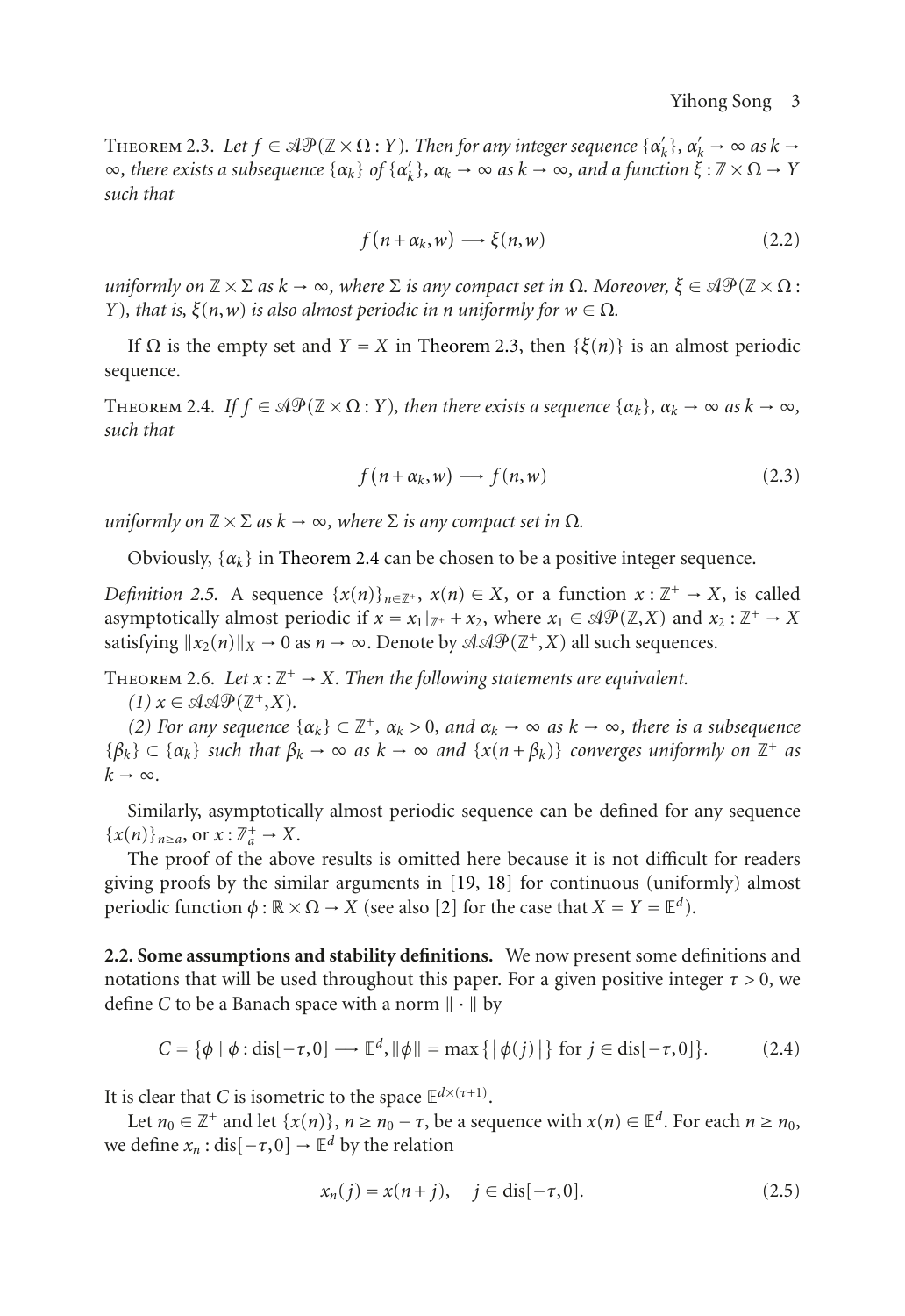Let us return to system  $(1.1)$ , that is,

<span id="page-3-1"></span>
$$
x(n+1) = F(n, x_n), \tag{2.6}
$$

where  $F: \mathbb{Z} \times C \to \mathbb{E}^d$  and  $x_n$ : dis $[-\tau, 0] \to C$ .

*Definition 2.7.* Let  $n_0 \in \mathbb{Z}^+$  and let  $\phi$  be a given vector in *C*. A sequence  $x = \{x(n)\}_{n \ge n_0}$  in  $\mathbb{E}^d$  is said to be a solution of [\(2.6\)](#page-3-1), passing through  $(n_0, \phi)$ , if  $x_{n_0} = \phi$ , that is,  $x(n_0 + j) =$  $\phi(j)$  for  $j \in \text{dis}[-\tau, 0]$ ,  $x(n+1)$ , and  $x_n$  satisfy [\(2.6\)](#page-3-1) for  $n \geq n_0$ , where  $x_n$  is defined by [\(2.5\)](#page-2-2). Denote by  $\{x(n, \phi)\}_{n \ge n_0}$  a solution of [\(2.6\)](#page-3-1) such that  $x_{n_0} = \phi$ . No loss of clarity arises if we refer to the solution  $\{x(n, \phi)\}_{n \ge n_0}$  as  $x = \{x(n)\}_{n \ge n_0}$ .

We make the following assumptions on  $(2.6)$  throughout this paper.

- (H1)  $F: \mathbb{Z} \times C \to \mathbb{E}^d$  and  $F(n, \cdot)$  is continuous on *C* for each  $n \in \mathbb{Z}$ .
- (H2) System [\(2.6\)](#page-3-1) has a bounded solution  $u = {u(n)}_{n\geq0}$ , passing through  $(0, \phi^0)$ ,  $\phi^0 \in$ *C*.

<span id="page-3-3"></span>For this bounded solution  $\{u(n)\}_{n>0}$ , there is an  $\alpha > 0$  such that  $|u(n)| \leq \alpha$  for all  $n \geq -\tau$ , which implies that  $||u_n|| \le \alpha$  and  $u_n \in S_\alpha = {\varphi : ||\varphi|| \le \alpha}$  and  $\phi \in C}$  for all  $n \ge 0$ .

*Definition 2.8.* A bounded solution  $\mathfrak{x} = {\{\mathfrak{x}(n)\}}_{n\geq0}$  of [\(2.6\)](#page-3-1) is said to be

- (i) uniformly stable, abbreviated to read " $\mathfrak x$  is  $\mathfrak u \mathcal G$ ," if for any  $\varepsilon > 0$  and any integer  $n_0 \geq 0$ , there exists  $\delta(\varepsilon) > 0$  such that  $\|\mathfrak{x}_{n_0} - x_{n_0}\| < \delta(\varepsilon)$  implies that  $\|\mathfrak{x}_n - x_n\| < \varepsilon$ for all  $n \ge n_0$ , where  $\{x(n)\}_{n \ge n_0}$  is any solution of [\(2.6\)](#page-3-1);
- (ii) uniformly asymptotically stable, abbreviated to read " $\mathfrak x$  is  $\mathfrak u \mathcal A \mathcal G$ ," if it is uniformly stable and there exists  $\delta_0 > 0$  such that for any  $\varepsilon > 0$ , there is a positive integer  $N = N(\varepsilon) > 0$  such that if  $n_0 \ge 0$  and  $\|\mathfrak{x}_{n_0} - x_{n_0}\| < \delta_0$ , then  $\|\mathfrak{x}_n - x_n\| < \varepsilon$ for all  $n \ge n_0 + N$ , where  $\{x(n)\}_{n \ge n_0}$  is any solution of [\(2.6\)](#page-3-1);
- (iii) globally uniformly asymptotically stable, abbreviated to read " $x$  is  $\mathscr{G}U \mathscr{A} \mathscr{G}$ ", if it is uniformly stable and  $\|x_n - x_n\| \to 0$  as  $n \to \infty$ , whenever  $\{x(n)\}_{n \ge n_0}$  is any solution of [\(2.6\)](#page-3-1).

<span id="page-3-4"></span>*Remark 2.9.* It is easy to see that an equivalent definition for  $\mathfrak{x} = {\{\mathfrak{x}(n)\}}_{n\geq0}$  being  $\mathfrak{A}\mathcal{G}$  is the following:

(ii<sup>\*</sup>)  $\mathfrak{x} = {\{\mathfrak{x}(n)\}}_{n\geq0}$  is  $\mathfrak{A}\mathcal{A}\mathcal{G}$ , if it is uniformly stable and there exists  $\delta_0 > 0$  such that if  $n_0 \geq 0$  and  $\|\mathfrak{x}_{n_0} - \mathfrak{x}_{n_0}\| < \delta_0$ , then  $\|\mathfrak{x}_n - \mathfrak{x}_n\| \to 0$  as  $n \to \infty$ , where  $\{\mathfrak{x}(n)\}_{n \geq n_0}$  is any solution of [\(2.6\)](#page-3-1).

### <span id="page-3-0"></span>**3. Periodic systems**

In this section, we discuss the existence of periodic solutions of [\(2.6\)](#page-3-1), namely,

<span id="page-3-2"></span>
$$
x(n+1) = F(n, x_n), \quad n \ge 0,
$$
\n(3.1)

under a periodic condition (H3) as follows.

(H3) The  $F(n, \cdot)$  in [\(3.1\)](#page-3-2) is periodic in  $n \in \mathbb{Z}$ , that is, there exists a positive integer  $\omega$ such that  $F(n + \omega, \nu) = F(n, \nu)$  for all  $n \in \mathbb{Z}$  and  $\nu \in C$ .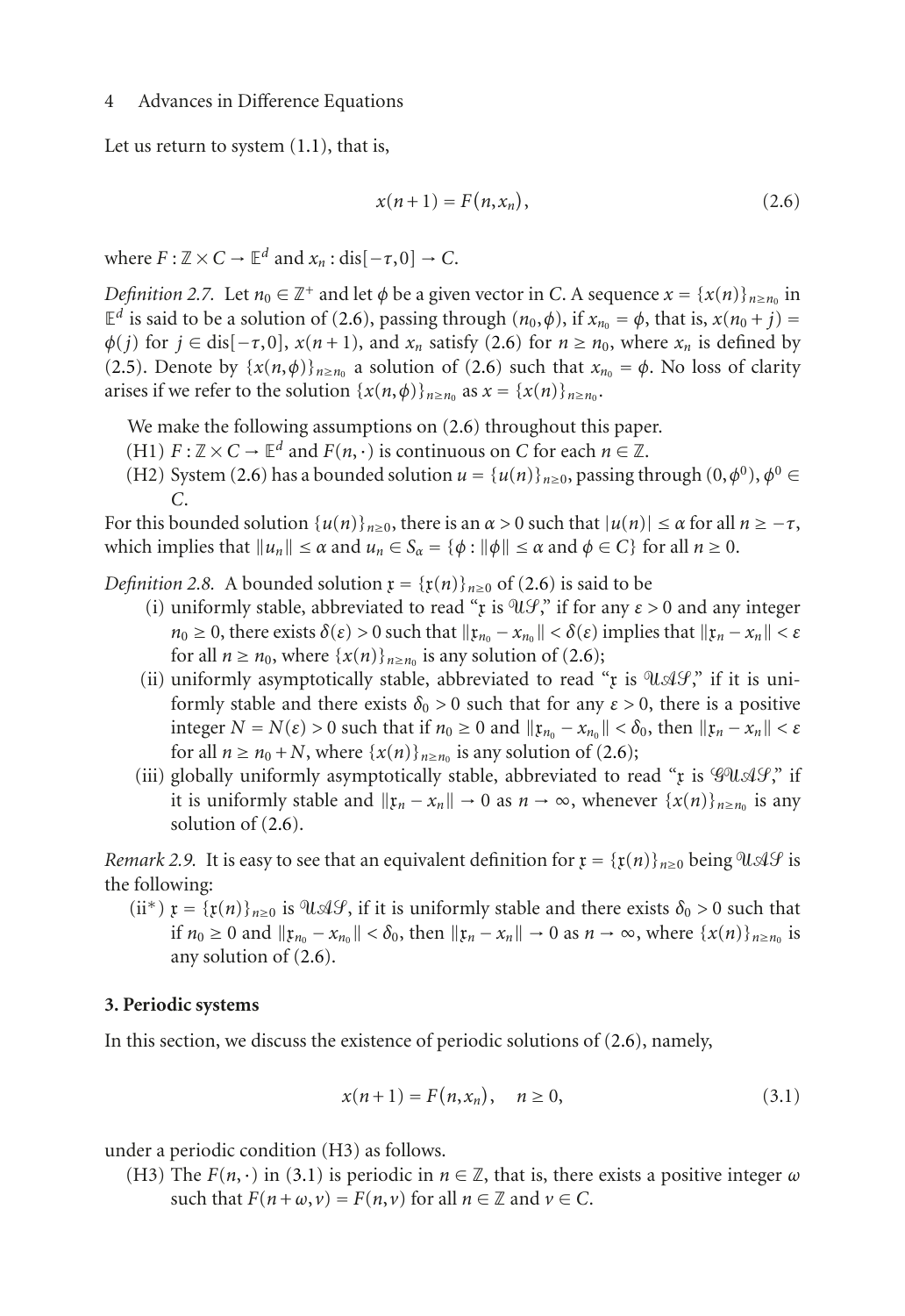We are now in a position to give our main results in this section. We first show that if the bounded solution  $\{u(n)\}_{n\geq 0}$  of [\(3.1\)](#page-3-2) is uniformly stable, then  $\{u(n)\}_{n\geq 0}$  is an asymptotically almost periodic sequence.

<span id="page-4-2"></span>THEOREM 3.1. Suppose conditions (H1)–(H3) hold. If the bounded solution  $\{u(n)\}_{n>0}$  of  $(3.1)$  is  $\mathfrak{N}(\mathcal{G})$ , then  $\{u(n)\}_{n\geq 0}$  is an asymptotically almost periodic sequence in  $\mathbb{E}^d$ , equiva*lently, [\(3.1\)](#page-3-2) has an asymptotically almost periodic solution.*

*Proof.* Since  $||u_n|| \le \alpha$  for  $n \in \mathbb{Z}^+$ , there is bounded (or compact) set  $S_\alpha \subset C$  such that  $u_n \in S_\alpha$  for all  $n \geq 0$ . Let  $\{n_k\}_{k \geq 1}$  be any integer sequence such that  $n_k > 0$  and  $n_k \to \infty$  as  $k \to \infty$ . For each  $n_k$ , there exists a nonnegative integer  $l_k$  such that  $l_k \omega \leq n_k \leq (l_k + 1)\omega$ . Set  $n_k = l_k \omega + \tau_k$ . Then  $0 \le \tau_k < \omega$  for all  $k \ge 1$ . Since  $\{\tau_k\}_{k>1}$  is bounded set, we can assume that, taking a subsequence if necessary,  $\tau_k = j_*$  for all  $k \ge 1$ , where  $0 \le j_* < \omega$ . Now, set  $u^k(n) = u(n + n_k)$ . Notice that  $u_{n+n_k}(j) = u(n + n_k + j) = u^k(n + j) = u^k_n(j)$  and hence,  $u_{n+n_k} = u_n^k$ . Thus,

$$
u^{k}(n+1) = u(n+n_{k}+1) = F(n+n_{k},u_{n+n_{k}}) = F(n+n_{k},u_{n}^{k}) = F(n+j_{*},u_{n}^{k}), \qquad (3.2)
$$

which implies that  $\{u^k(n)\}\$ is a solution of the system

<span id="page-4-0"></span>
$$
x(n+1) = F(n+j_*,x_n)
$$
 (3.3)

through  $(0, u_{n_k})$ . It is readily shown that if  $\{u(n)\}_{n\geq 0}$  is  $\mathfrak{A}(\mathcal{G})$ , then  $\{u^k(n)\}_{n\geq 0}$  is also  $\mathfrak{A}(\mathcal{G})$ with the same pair  $(\varepsilon, \delta(\varepsilon))$  as the one for  $\{u(n)\}_{n\geq 0}$ .

Since  $\{u(n+n_k)\}\$ is bounded for all  $n \geq -\tau$  and  $n_k$ , we can use the diagonal method to get a subsequence  $\{n_k\}$  of  $\{n_k\}$  such that  $u(n+n_k)$  converges for each  $n \geq -\tau$  as  $j \to \infty$ . Thus, we can assume that the sequence  $u(n + n_k)$  converges for each  $n \geq -\tau$  as  $k \to \infty$ . Notice that  $u_0^k(j) = u^k(0+j) = u(j+n_k)$ . Then for any  $\varepsilon > 0$  there exists a positive integer *N*<sub>1</sub>(*ε*) such that if *k*, *m* ≥ *N*<sub>1</sub>(*ε*), then

<span id="page-4-1"></span>
$$
||u_0^k - u_0^m|| < \delta(\varepsilon), \tag{3.4}
$$

where  $\delta(\varepsilon)$  is the number for the uniform stability of  $\{u(n)\}_{n\geq 0}$ . Notice that  $\{u^m(n) =$  $u(n+n_m)$ <sub> $n\geq 0$ </sub> is also a solution of [\(3.3\)](#page-4-0) and that  $\{u^k(n)\}_{n\geq 0}$  is uniformly stable. It follows from [Definition 2.8](#page-3-3) and [\(3.4\)](#page-4-1) that

$$
||u_n^k - u_n^m|| < \varepsilon \quad \forall n \ge 0,
$$
\n(3.5)

and hence,

$$
|u^{k}(n) - u^{m}(n)| < \varepsilon \quad \forall n \ge 0, \ k, m \ge N_{1}(\varepsilon). \tag{3.6}
$$

<span id="page-4-3"></span>This implies that for any positive integer sequence  $n_k$ ,  $n_k \to \infty$  as  $k \to \infty$ , there exists a subsequence  $\{n_{k_i}\}$  of  $\{n_k\}$  for which  $\{u(n + n_{k_i})\}$  converges uniformly on  $\mathbb{Z}^+$  as  $j \to \infty$ . Thus,  $\{u(n)\}_{n\geq 0}$  is an asymptotically almost periodic sequence by [Theorem 2.6](#page-2-3) and the  $\Box$  proof is completed.  $\Box$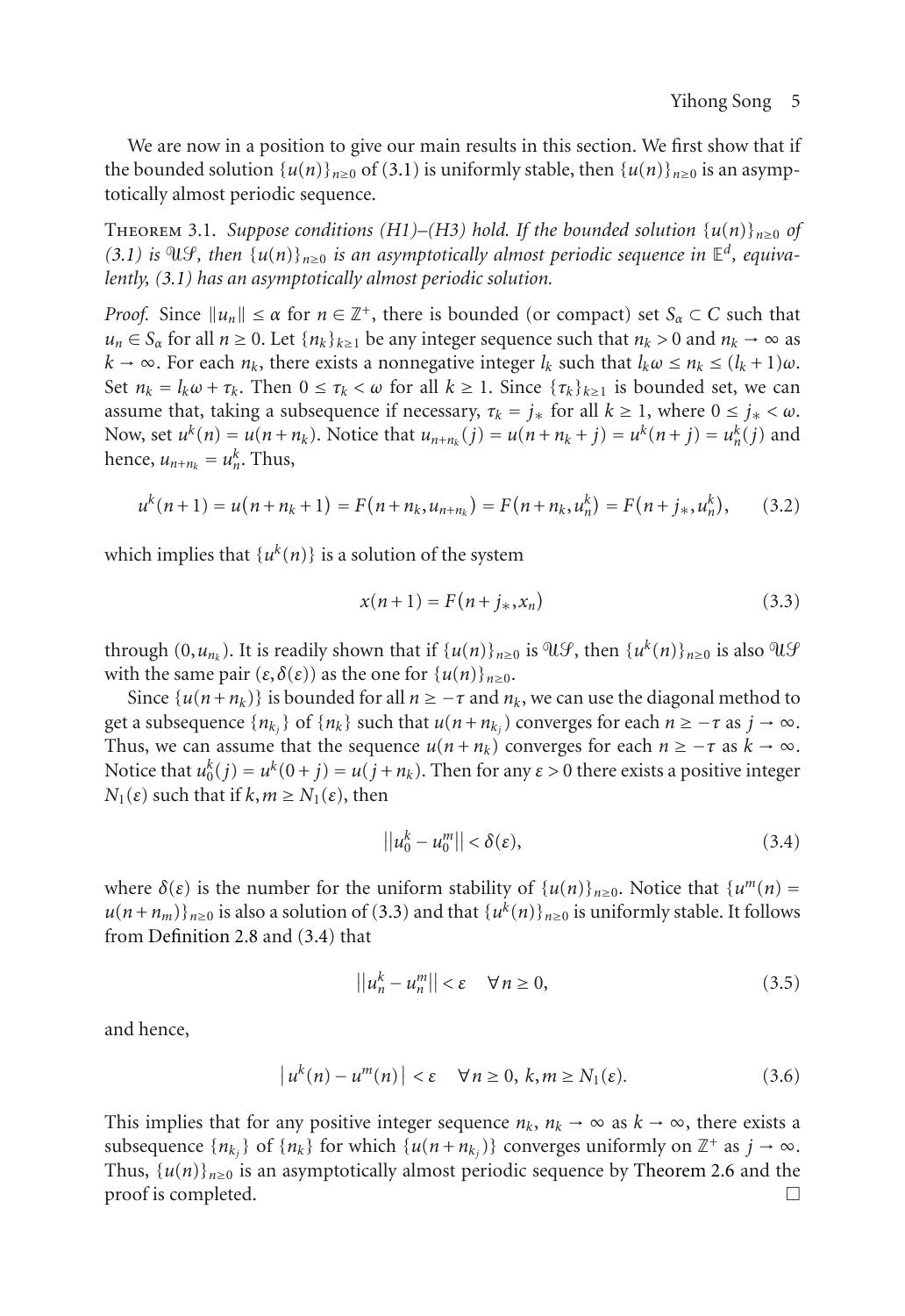LEMMA 3.2. *Suppose that (H1)–(H3) hold and*  $\{u(n)\}_{n>0}$ *, the bounded solution of [\(3.1\)](#page-3-2), is n* $\mathcal{A}$ *k*≥1 *be an integer sequence such that*  $n_k > 0$ ,  $n_k \to ∞$  *as*  $k \to ∞$ ,  $u(n + n_k) \to √$  $\eta(n)$  *for each*  $n \in \mathbb{Z}^+$  *and*  $F(n + n_k, v) \to G(n, v)$  *uniformly for*  $n \in \mathbb{Z}^+$  *and*  $\Sigma$  *as*  $k \to \infty$ *, where* <sup>Σ</sup> *is any compact set in <sup>C</sup>. Then* {*η*(*n*)}*n*≥<sup>0</sup> *is a solution of the system*

<span id="page-5-0"></span>
$$
x(n+1) = G(n, x_n), \quad n \ge 0,
$$
\n(3.7)

*and is*  $\mathfrak{A}(f)$ . Moreover, if  $\{u(n)\}_{n>0}$  *is*  $\mathfrak{A}(f)$ , then  $\{\eta(n)\}_{n>0}$  *is also*  $\mathfrak{A}(f)$ .

*Proof.* Since  $u^k(n) = u(n + n_k)$  is uniformly bounded for  $n \geq -\tau$  and  $k \geq 1$ , we can assume that, taking a subsequence if necessary,  $u(n + n_k)$  also converges for each  $n \in$  dis  $[-\tau, -1]$ . Define  $\eta(j) = \lim_{k \to \infty} u(j + n_k)$  for  $j \in \text{dis}[-\tau, -1]$ . Then  $u(n + n_k) \to \eta(n)$  for each  $n \in \text{dis}[-\tau,\infty)$ , and hence,  $u_n^k \to \eta_n$  as  $k \to \infty$  for each  $n \ge 0$ . Notice that  $u_n^k \in S_\alpha$ for all  $n \ge 0$ ,  $k \ge 1$ , and  $\eta_n \in S_\alpha$  for  $n \ge 0$ . It follows from [Theorem 2.4](#page-2-1) that there exists a subsequence  $\{n_k\}$  of  $\{n_k\}$ ,  $n_k$   $\rightarrow \infty$  as  $j \rightarrow \infty$ , such that  $F(n + n_k, \nu) \rightarrow G(n, \nu)$  uniformly on  $\mathbb{Z} \times S_\alpha$  as  $j \to \infty$  and  $G(n, \cdot)$  is continuous on  $S_\alpha$  uniformly for all  $n \in \mathbb{Z}$ . Since  $u(n + n_{k_j} + 1) = F(n + n_{k_j}, u_n^{k_j})$  and

$$
F(n + n_{k_j}, u_n^{k_j}) - G(n, \eta_n)
$$
  
=  $F(n + n_{k_j}, u_n^{k_j}) - G(n, u_n^{k_j}) + G(n, u_n^{k_j}) - G(n, \eta_n) \longrightarrow 0 \text{ as } j \longrightarrow \infty,$  (3.8)

we have  $\eta(n+1) = G(n, \eta_n)$   $(n \ge 0)$ . This shows that  $\{\eta(n)\}_{n \ge 0}$  is a solution of [\(3.7\)](#page-5-0).

To prove that  $\{\eta(n)\}_{n>0}$  is  $\partial \mathcal{U}\mathcal{G}$ , we set  $n_k = l_k \omega + j_*$  as before, where  $0 \le j_* < \omega$ . Then  $u^{k_j}(n) = u(n + n_{k_j}) \rightarrow \eta(n)$  for each  $n \in \mathbb{Z}^+$  as  $j \rightarrow \infty$ . Since  $F(n + n_{k_j}, v) = F(n + j_*, v) \rightarrow$ *G*(*n*,*v*) as  $j \to \infty$ , we have  $G(n, v) = F(n + j_*, v)$ . For any  $\varepsilon > 0$ , let  $\delta(\varepsilon) > 0$  be the one for uniform stability of  $\{u(n)\}_{n\geq 0}$ . For any  $n_0 \in \mathbb{Z}^+$ , let  $\{x(n)\}_{n\geq 0}$  be a solution of [\(3.7\)](#page-5-0) such that  $\|\eta_{n_0} - x_{n_0}\| = \mu < \delta(\varepsilon)$ . Since  $u_n^{k_j} \to \eta_n$  as  $j \to \infty$  for each  $n \ge 0$ , there is a positive integer  $J_1 > 0$  such that if  $j \geq J_1$ , then

<span id="page-5-1"></span>
$$
||u_{n_0}^{k_j} - \eta_{n_0}|| < \delta(\varepsilon) - \mu.
$$
 (3.9)

Thus, for  $j \geq J_1$ , we have

$$
||u_{n_0+j_*+l_{k_j}\omega}-x_{n_0}|| \leq ||u_{n_0+j_*+l_{k_j}\omega}-\eta_{n_0}||+||\eta_{n_0}-x_{n_0}|| < \delta(\varepsilon).
$$
 (3.10)

Notice that  $\{u(n+j_*+l_{k_i}\omega)\}\ (n\geq 0)$  is a uniformly stable solution of [\(3.7\)](#page-5-0) with  $G(n,x_n)$  $= F(n + j_*, x_n)$ . Then,

$$
||u_{n+j_{*}+l_{k_{j}}\omega}-x_{n}||<\varepsilon \quad \forall n\geq n_{0}.
$$
\n(3.11)

Since  $\{\eta(n)\}\$ is also a solution of [\(3.7\)](#page-5-0) and  $u_n^{k_j} \to \eta_n$  for each  $n \geq 0$  as  $j \to \infty$ , for an arbitrary  $\nu > 0$ , there is  $J_2 > 0$  such that if  $j \geq J_2$ , then

<span id="page-5-2"></span>
$$
||\eta_{n_0} - u_{n_0 + j_* + l_{k_j}\omega}|| < \delta(\nu),
$$
\n(3.12)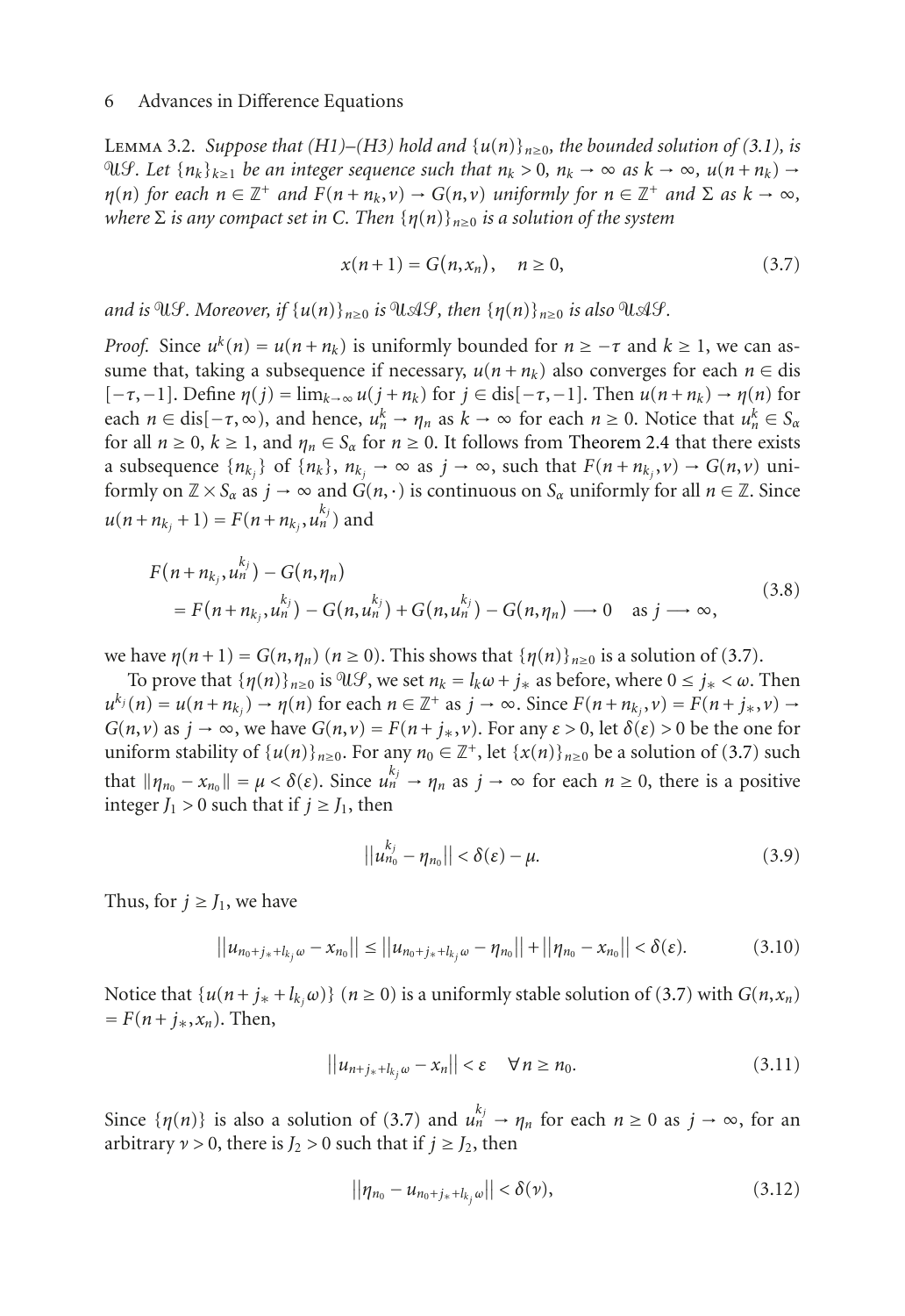and hence,  $\|\eta_n - u_{n+j_*+l_k,\omega}\| < \nu$  for all  $n \ge n_0$ , where  $(\nu,\delta(\nu))$  is a pair for the uniform stability of  $u(n + j_{*} + l_{k}, \omega)$ . This shows that if  $j \ge \max(J_1, J_2)$ , then

$$
||\eta_n - x_n|| \le ||\eta_n - u_{n+j_* + l_{k_j}\omega}|| + ||u_{n+j_* + l_{k_j}\omega} - x_n|| < \varepsilon + \nu
$$
\n(3.13)

for all  $n \ge n_0$ , which implies that  $||\eta_n - x_n|| \le \varepsilon$  for all  $n \ge n_0$  if  $||\eta_{n_0} - x_{n_0}|| < \delta(\varepsilon)$  because *ν* is arbitrary. This proves that  $\{\eta(n)\}_{n\geq 0}$  is uniformly stable.

To prove that  $\{\eta(n)\}_{n\geq 0}$  is  $\mathcal{U}\mathcal{A}\mathcal{G}$ , we use definition (ii<sup>\*</sup>) in [Remark 2.9.](#page-3-4) Let  $\{x(n)\}$  be a solution of [\(3.7\)](#page-5-0) such that  $\|\eta_{n_0} - x_{n_0}\| < \delta_0$ , where  $\delta_0$  is the number for the uniformly asymptotic stability of  $\{u(n)\}\)$ . Notice that  $u(n + j_{*} + l_{k}) = u^{k}$  (*n*) is a uniformly asymp-totically stable solution of [\(3.7\)](#page-5-0) with  $G(n, \phi) = F(n + j_*, \phi)$  and with the same  $\delta_0$  as the one for  $\{u(n)\}\$ . Set  $\|\eta_{n_0} - x_{n_0}\| = \mu < \delta_0$ . Again, for sufficient large *j*, we have the simi-lar relations [\(3.10\)](#page-5-1) and [\(3.12\)](#page-5-2) with  $||u_{n_0+j_*+l_k,\omega} - x_{n_0}|| < \delta_0$  and  $||u_{n_0+j_*+l_k,\omega} - \eta_{n_0}|| < \delta_0$ . Thus,

$$
||\eta_n - x_n|| \le ||\eta_n - u_{n+j_* + l_{k_j}\omega}|| + ||u_{n+j_* + l_{k_j}\omega} - x_n|| \to 0
$$
\n(3.14)

as  $n \to \infty$  if  $||u_{n_0} - x_{n_0}|| < \delta_0$ , because  $\{u^{k_j}(n)\}$ ,  $\{x(n)\}$ , and  $\{\eta(n)\}$  satisfy [\(3.7\)](#page-5-0) with  $G(n, \phi) = F(n + i_\ast, \phi)$ . This completes the proof.  $G(n, \phi) = F(n + j_*, \phi)$ . This completes the proof.

Using [Theorem 3.1](#page-4-2) and [Lemma 3.2,](#page-4-3) we can show that [\(3.1\)](#page-3-2) has an almost periodic solution.

THEOREM 3.3. If the bounded solution  $\{u(n)\}_{n>0}$  of [\(3.1\)](#page-3-2) is  $\mathfrak{A}(\mathcal{G})$ , then system (3.1) has an *almost periodic solution, which is also .*

*Proof.* It follows from [Theorem 3.1](#page-4-2) that  $\{u(n)\}_{n\geq0}$  is asymptotically almost periodic. Set  $u(n) = p(n) + q(n)$  ( $n \ge 0$ ), where  $\{p(n)\}_{n \ge 0}$  is almost periodic sequence and  $q(n) \to 0$ as  $n \to \infty$ . For positive integer sequence { $n_k \omega$ }, there is a subsequence { $n_k \omega$ } of { $n_k \omega$ } such that  $p(n + n_k, \omega) \to p^*(n)$  uniformly on Z as  $j \to \infty$  and  $\{p^*(n)\}\$ is almost periodic. Then  $u(n + n_{k_j}\omega) \to p^*(n)$  uniformly for  $n \geq -\tau$ , and hence,  $u_{n+n_{k_j}\omega} \to p_n^*$  for all  $n \geq 0$  as  $j \rightarrow \infty$ . Since

$$
u(n + n_{k_j}\omega + 1) = F(n + n_{k_j}\omega, u_{n + n_{k_j}\omega}) = F(n, u_{n + n_{k_j}\omega}) \longrightarrow F(n, p_n^*)
$$
 (3.15)

as  $j \to \infty$ , we have  $p^*(n+1) = F(n, p_n^*)$  for  $n \ge 0$ , that is, system [\(3.1\)](#page-3-2) has an almost periodic solution, which is also  $\mathcal{U}\mathcal{Y}$  by [Lemma 3.2.](#page-4-3)  $\Box$ 

Now, we show that if the bounded solution  $\{u(n)\}\$ is uniformly asymptotically stable, then [\(3.1\)](#page-3-2) has a periodic solution of period *mω* for some positive integer *m*.

<span id="page-6-0"></span>THEOREM 3.4. If the bounded solution  $\{u(n)\}_{n\geq0}$  of [\(3.1\)](#page-3-2) is  $\mathfrak{A}\mathcal{G}$ , then system (3.1) has a *periodic solution of period mω for some positive integer m, which is also* UAS.

*Proof.* Set  $u^k(n) = u(n + k\omega)$ ,  $k = 1, 2, \dots$  By the proof of [Theorem 3.1,](#page-4-2) there is a subsequence  $\{u^{k_j}(n)\}$  converges to a solution  $\{\eta(n)\}$  of [\(3.3\)](#page-4-0) for each  $n \ge -\tau$  and hence,  $u_0^{k_j}$  $0 \rightarrow$ *n*<sub>0</sub> as *j*  $\rightarrow \infty$ . Thus, there is a positive integer *p* such that  $||u_0^{k_p} - u_0^{k_{p+1}}|| < \delta_0$  (0 ≤  $k_p < k_{p+1}$ ), where  $\delta_0$  is the one for uniformly asymptotic stability of  $\{u(n)\}_{n\geq 0}$ . Let  $m = k_{p+1} - k_p$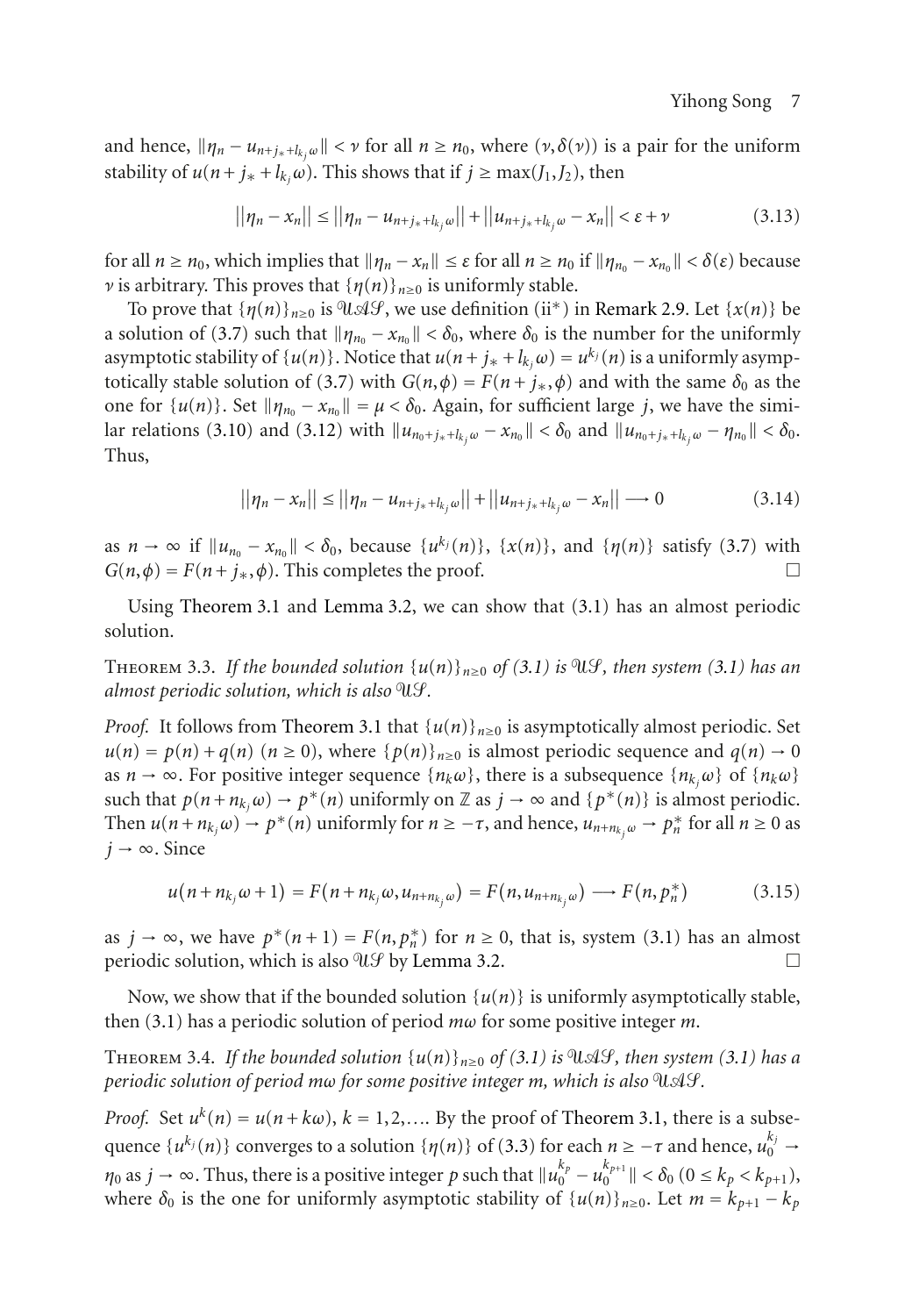and notice that  $u^m(n) = u(n + m\omega)$  is a solution of [\(3.1\)](#page-3-2). Since  $u^m_{k_p\omega}(j) = u^m(k_p\omega + j) =$ *u*(*k*<sub>*p*+1</sub>ω + *j*) = *u*<sub>*k*<sub>*n*+1</sub>ω(*j*) for *j* ∈ dis[−*τ*,0], we have</sub>

$$
||u_{k_p\omega}^m - u_{k_p\omega}|| = ||u_{k_{p+1}\omega} - u_{k_p\omega}|| = ||u_0^{k_{p+1}} - u_0^{k_p}|| < \delta_0,
$$
\n(3.16)

and hence,

<span id="page-7-1"></span>
$$
||u_n^m - u_n|| \longrightarrow 0 \quad \text{as } n \longrightarrow \infty \tag{3.17}
$$

because  $\{u(n)\}_{n\geq 0}$  is  $\partial \mathcal{U} \mathcal{A} \mathcal{G}$  (see also [Remark 2.9\)](#page-3-4). On the other hand,  $\{u(n)\}_{n\geq 0}$  is asymptotically almost periodic by [Theorem 3.1,](#page-4-2) then

<span id="page-7-2"></span>
$$
u(n) = p(n) + q(n), \quad n \ge 0,
$$
\n(3.18)

where  $\{p(n)\}_{n\in\mathbb{Z}}$  is almost periodic and  $q(n) \to 0$  as  $n \to \infty$ . It follows from [\(3.17\)](#page-7-1) and [\(3.18\)](#page-7-2) that

$$
|p(n) - p(n + m\omega)| \longrightarrow 0 \quad \text{as } n \longrightarrow \infty,
$$
 (3.19)

which implies that  $p(n) = p(n + m\omega)$  for all  $n \in \mathbb{Z}$  because  $\{p(n)\}\$ is almost periodic.

For integer sequence  $\{km\omega\}$ ,  $k = 1, 2, \ldots$ , we have  $u(n + km\omega) = p(n) + q(n + km\omega)$ . Then  $u(n + km\omega) \rightarrow p(n)$  uniformly for all  $n \geq -\tau$  as  $k \rightarrow \infty$ , and hence,  $u_{n+km\omega} \rightarrow p_n$ for  $n \ge 0$  as  $k \to \infty$ . Since  $u(n + km\omega + 1) = F(n, u_{n+km\omega})$ , we have  $p(n+1) = F(n, p_n)$ for  $n \ge 0$ , which implies that [\(3.1\)](#page-3-2) has a periodic solution  $\{p(n)\}_{n>0}$  of period  $m\omega$ . The uniformly asymptotic stability of  $\{p(n)\}_{n\geq 0}$  follows from [Lemma 3.2.](#page-4-3)

Finally, we show that if the bounded solution  $\{u(n)\}\$ is  $\mathcal{G}U\mathcal{A}\mathcal{G}$ , then [\(3.1\)](#page-3-2) has a periodic solution of period *ω*.

THEOREM 3.5. If the bounded solution  $\{u(n)\}_{n>0}$  of [\(3.1\)](#page-3-2) is  $\mathscr{G} \mathscr{U} \mathscr{A} \mathscr{G}$ , then system (3.1) has *a periodic solution of period ω.*

*Proof.* By [Theorem 3.1,](#page-4-2)  $\{u(n)\}_{n\geq0}$  is asymptotically almost periodic. Then  $u(n) = p(n) + p(n)$  $q(n)$  ( $n \ge 0$ ), where { $p(n)$ } ( $n \in \mathbb{Z}$ ) is an almost periodic sequence and  $q(n) \to 0$  as  $n \to \infty$ . Notice that  $u(n+\omega)$  is also a solution of [\(3.1\)](#page-3-2) satisfying  $u_{\omega} \in S_{\alpha}$ . Since  $\{u(n)\}$  is  $\mathscr{G}U \mathscr{A} \mathscr{G}$ , we have  $||u_n - u_{n+\omega}|| \to 0$  as  $n \to \infty$ , which implies that  $p(n) = p(n+\omega)$  for all  $n \in \mathbb{Z}$ . By the same technique in the proof of [Theorem 3.4,](#page-6-0) we can show that  $\{p(n)\}\$ is an  $\omega$ -periodic solution of (3.1). solution of  $(3.1)$ .

# <span id="page-7-0"></span>**4. Almost periodic systems**

In this section, we discuss the existence of asymptotically almost periodic solutions of [\(2.6\)](#page-3-1), that is,

<span id="page-7-3"></span>
$$
x(n+1) = F(n, x_n), \quad n \ge 0,
$$
\n(4.1)

under the condition (H4) as follows.

(H4)  $F \in \mathcal{AP}(\mathbb{Z} \times C : \mathbb{E}^d)$ , that is,  $F(n, v)$  is almost periodic in  $n \in \mathbb{Z}$  uniformly for  $\nu \in C$ .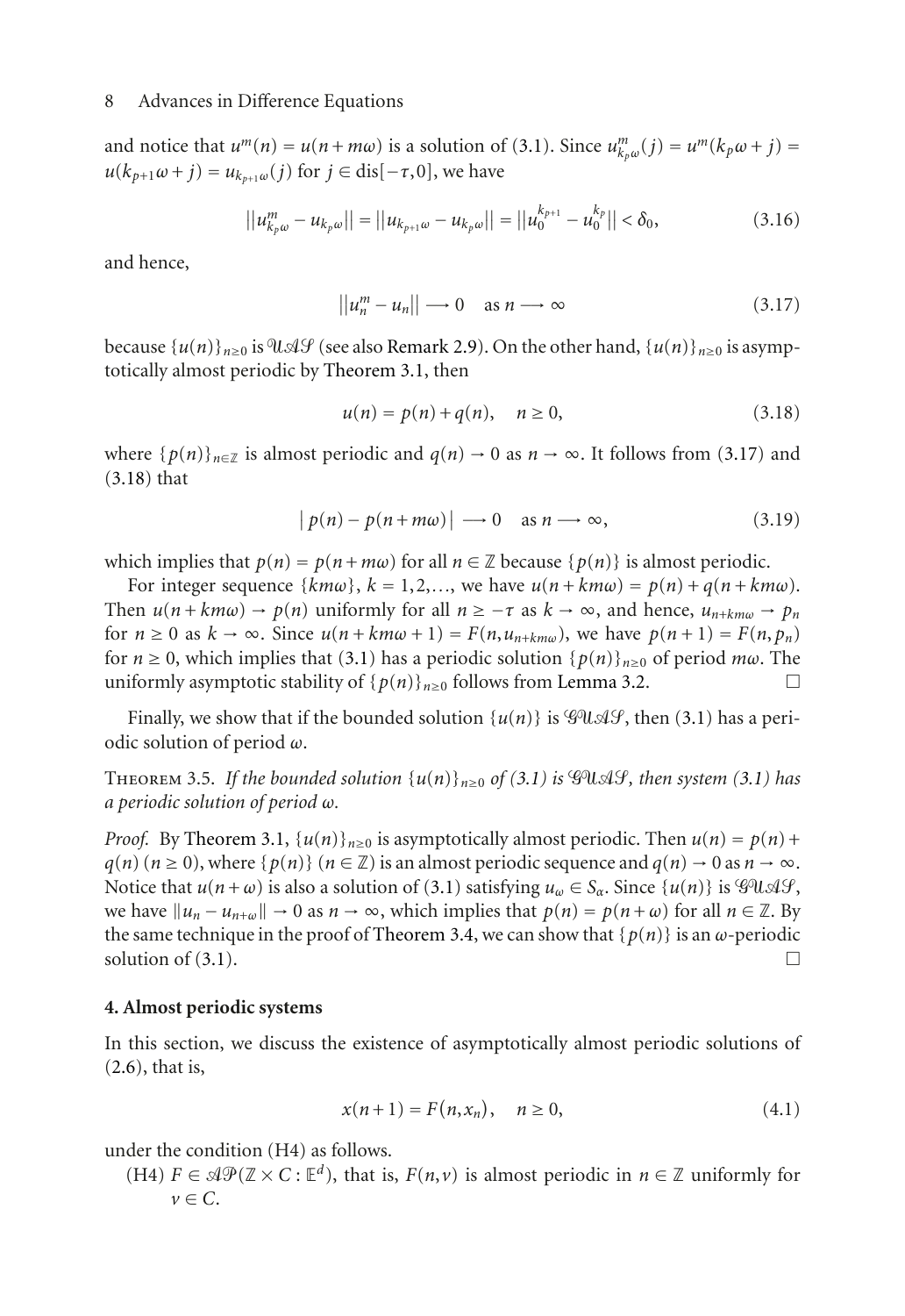By  $H(F)$  we denote the uniform closure of  $F(n, v)$ , that is,  $G \in H(F)$  if there is an integer sequence  $\{\alpha_k\}$  such that  $\alpha_k \to \infty$  and  $F(n+\alpha_k, \nu) \to G(n, \nu)$  uniformly on  $\mathbb{Z} \times \Sigma$  as  $k \to \infty$ , where  $\Sigma$  is any compact set in *C*. Note that  $H(F) \subset \mathcal{AP}(\mathbb{Z} \times C : \mathbb{E}^d)$  by [Theorem 2.3](#page-2-0) and  $F \in H(F)$  by [Theorem 2.4.](#page-2-1)

We first show that if [\(4.1\)](#page-7-3) has a bounded asymptotically almost periodic solution, then [\(4.1\)](#page-7-3) has an almost periodic solution. In fact, we have a more general result in the following.

<span id="page-8-3"></span>THEOREM 4.1. *Suppose (H1), (H2), and (H4) hold. If the bounded solution*  $\{u(n)\}_{n\geq0}$  of  $(4.1)$  *is asymptotically almost periodic, then for any*  $G \in H(F)$ *, the system* 

<span id="page-8-1"></span>
$$
x(n+1) = G(n, x_n) \tag{4.2}
$$

*has an almost periodic solution for*  $n \geq 0$ . Consequently, [\(4.1\)](#page-7-3) has an almost periodic solu*tion.*

*Proof.* Since the solution  $\{u(n)\}_{n\geq 0}$  is asymptotically almost periodic, it follows from [Theorem 2.6](#page-2-3) that it has the decomposition  $u(n) = p(n) + q(n)$  ( $n \ge 0$ ), where  $\{p(n)\}_{n \in \mathbb{Z}}$ is almost periodic and  $q(n) \to 0$  as  $n \to \infty$ . Notice that  $\{u(n)\}\$ is bounded. There is compact set  $S_\alpha \in C$  such that  $u_n \in S_\alpha$  and  $p_n \in S_\alpha$  for all  $n \ge 0$ . For any  $G \in H(F)$ , there is an integer sequence  $\{n_k\}$ ,  $n_k > 0$ , such that  $n_k \to \infty$  as  $k \to \infty$  and  $F(n + n_k, \nu) \to G(n, \nu)$ uniformly on  $\mathbb{Z} \times S_\alpha$  as  $k \to \infty$ . Taking a subsequence if necessary, we can also assume that  $p(n+n_k) \to p^*(n)$  uniformly on Z and  $\{p^*(n)\}\$ is also an almost periodic sequence. For any  $j \in dis[-\tau,0]$ , there is positive integer  $k_0$  such that if  $k > k_0$ , then  $j + n_k \ge 0$  for any  $j \in$  dis $[-\tau, 0]$ . In this case, we see that  $u(n + n_k) \to p^*(n)$  uniformly for all  $n \ge -\tau$  as *k* → ∞, and hence,  $u_{n+n_k}$  →  $p_n^*$  in *C* uniformly for  $n \in \mathbb{Z}^+$  as  $k \to \infty$ . Since

<span id="page-8-0"></span>
$$
u(n + n_k + 1) = F(n + n_k, u_{n + n_k})
$$
  
=  $[F(n + n_k, u_{n + n_k}) - F(n + n_k, p_n^*)]$   
+  $[F(n + n_k, p_n^*) - G(n, p_n^*)] + G(n, p_n^*),$  (4.3)

the first term of right-hand side of [\(4.3\)](#page-8-0) tends to zero as  $k \to \infty$  by [Theorem 2.2](#page-1-1) and  $F(n + n_k, p_n^*) - G(n, p_n^*) \to 0$  as  $k \to \infty$ , we have  $p^*(n+1) = G(n, p_n^*)$  for all  $n \in \mathbb{Z}^+$ , which implies that [\(4.2\)](#page-8-1) has an almost periodic solution  $\{p^*(n)\}_{n\geq 0}$ , passing through  $(0, p_0^*)$ , where  $p_0^*(i) = p^*(i)$  for  $i \in \text{dis}[-\tau, 0]$ . (0,  $p_0^*$ ), where  $p_0^*(j) = p^*(j)$  for  $j \in \text{dis}[-\tau, 0]$ .  $\Box$ 

<span id="page-8-4"></span>To deal with almost periodic solutions of [\(4.1\)](#page-7-3) in terms of uniform stability, we assume that for each  $G \in H(F)$ , system [\(4.2\)](#page-8-1) has a unique solution for a given initial condition.

LEMMA 4.2. *Suppose* (H1), (H2), and (H4) hold. Let  $\{u(n)\}_{n\geq0}$  be the bounded solution *of* [\(4.1\)](#page-7-3). Let  $\{n_k\}_{k\geq 1}$  *be a positive integer sequence such that*  $n_k \to \infty$ ,  $u_{n_k} \to \psi$ , and  $F(n + \xi)$  $n_k, v$ )  $\rightarrow$  *G*(*n*,*v*) *uniformly on*  $\mathbb{Z} \times \Sigma$  *as*  $k \rightarrow \infty$ , *where*  $\Sigma$  *is any compact subset in C and*  $G \in H(F)$ *. If the bounded solution*  $\{u(n)\}_{n\geq 0}$  *is*  $\mathcal{H}\mathcal{F}$ *, then the solution*  $\{\eta(n)\}_{n\geq 0}$  *of* [\(4.2\)](#page-8-1)*, through*  $(0,\psi)$ , *is*  $\mathbb{U}\mathcal{G}$ . In addition, if  $\{u(n)\}_{n\geq 0}$  *is*  $\mathbb{U}\mathcal{A}\mathcal{G}$ , *then*  $\{\eta(n)\}_{n\geq 0}$  *is also*  $\mathbb{U}\mathcal{A}\mathcal{G}$ .

*Proof.* Set  $u^k(n) = u(n+n_k)$ . It is easy to see that  $u^k(n)$  is a solution of

<span id="page-8-2"></span>
$$
x(n+1) = F(n+n_k, x_n), \quad n \ge 0,
$$
\n(4.4)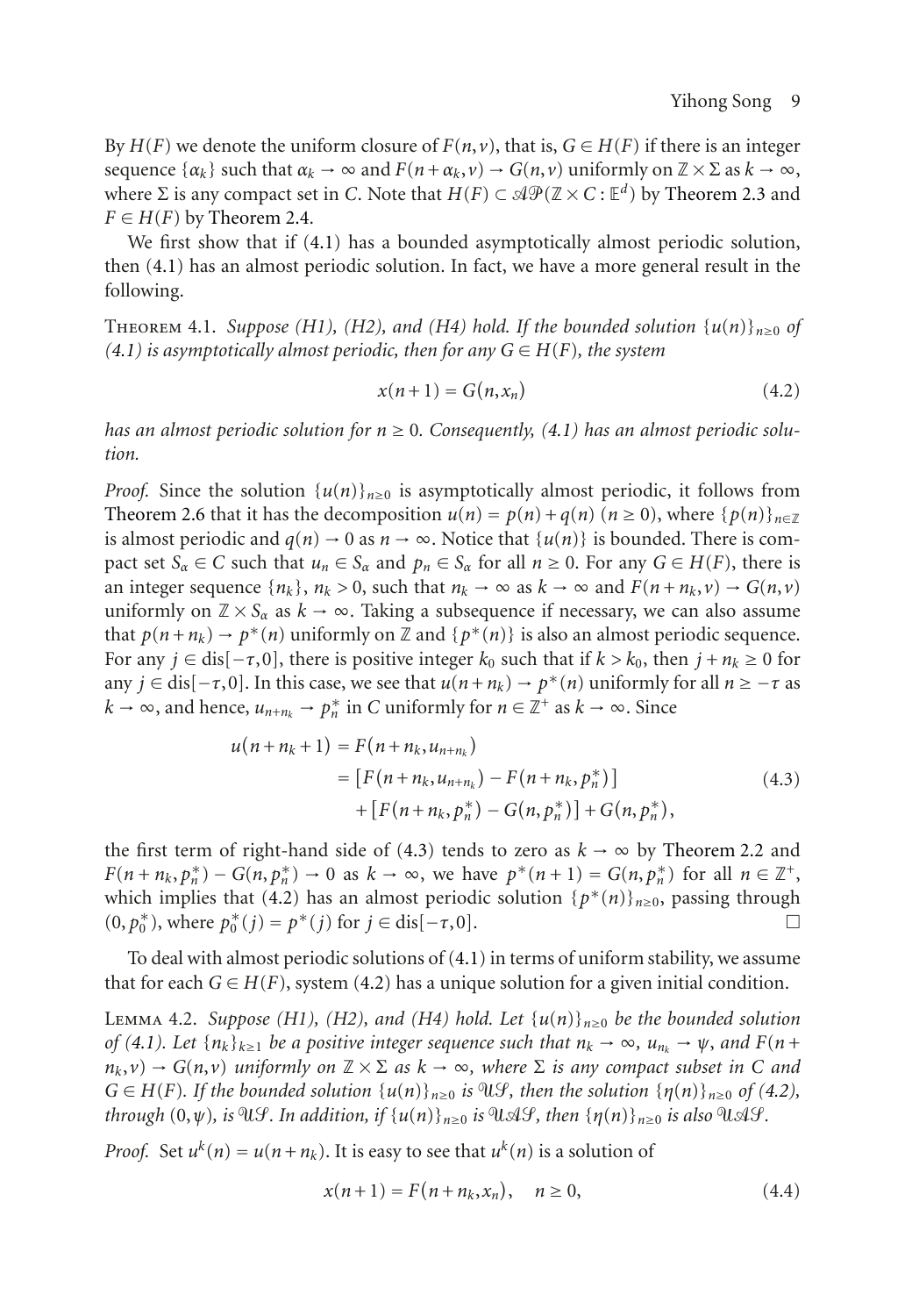passing though  $(0, u_{n_k})$  and  $u_n^k \in S_\alpha$  for all *k*, where  $S_\alpha$  is compact subset of *C* such that  $||u_n|| < \alpha$  for all  $n \ge 0$ . Since  $\{u(n)\}_{n \ge 0}$  is  $\mathfrak{A}(\mathcal{G})$ ,  $\{u^k(n)\}\$ is also  $\mathfrak{A}(\mathcal{G})$  with the same pair  $(\varepsilon, \delta(\varepsilon))$  as the one for  $\{u(n)\}_{n>0}$ . Taking a subsequence if necessary, we can assume that  $\{u^k(n)\}_{k\geq 1}$  converges to a vector  $\eta(n)$  for all  $n \geq 0$  as  $k \to \infty$ . From [\(4.3\)](#page-8-0) with  $p_n^* = \eta_n$ , we can see that  $\{\eta(n)\}_{n\geq 0}$  is the unique solution of [\(4.2\)](#page-8-1), through (0,  $\psi$ ).

To show that the solution  $\{\eta(n)\}_{n>0}$  of [\(4.2\)](#page-8-1) is  $\mathcal{U}\mathcal{G}$ , we need to prove that if for any *ε* > 0 and any integer  $n_0 \ge 0$ , there exists  $\delta^*(\varepsilon) > 0$  such that  $||\eta_{n_0} - \gamma_{n_0}|| < \delta^*(\varepsilon)$  implies that  $\|\eta_n - \gamma_n\| < \varepsilon$  for all  $n \ge n_0$ , where  $\{\gamma(n)\}_{n \ge n_0}$  is a solution of [\(4.2\)](#page-8-1) passing through  $(n_0, \phi)$  with  $y_{n_0} = \phi \in C$ .

For any given  $n_0 \in \mathbb{Z}^+$ , if *k* is sufficiently large, say  $k \geq k_0 > 0$ , we have

$$
||u_{n_0}^k - \eta_{n_0}|| < \frac{1}{2}\delta\left(\frac{\varepsilon}{2}\right),\tag{4.5}
$$

where  $\delta(\varepsilon)$  is the one for uniform stability of  $\{u(n)\}_{n>0}$ . Let  $\phi \in C$  such that

<span id="page-9-0"></span>
$$
||\phi - \eta_{n_0}|| < \frac{1}{2}\delta\left(\frac{\varepsilon}{2}\right) \tag{4.6}
$$

and let  $\{x(n)\}_{n\geq n_0}$  be the solution of [\(4.1\)](#page-7-3) such that  $x_{n_0+n_k} = \phi$ . Then  $\{x^k(n) = x(n+n_k)\}$ is a solution of [\(4.4\)](#page-8-2) with  $x_{n_0}^k = \phi$ . Since  $\{u^k(n)\}\$ is  $\mathcal{U}\mathcal{G}$  and  $||x_{n_0}^k - u_{n_0}^k|| < \delta(\varepsilon/2)$  for  $k \ge k_0$ , we have

$$
||u_n^k - x_n^k|| < \frac{\varepsilon}{2} \quad \forall n \ge n_0, \ k \ge k_0.
$$
 (4.7)

It follows from [\(4.7\)](#page-9-0) that

$$
||x_n^k|| \le ||u_n^k|| + \frac{\varepsilon}{2} < \alpha + \frac{\varepsilon}{2} \quad \forall n \ge n_0, \ k \ge k_0.
$$
 (4.8)

Then there exists a number  $\alpha^* > 0$  such that  $x_n^k \in S_{\alpha^*}$  for all  $n \ge 0$  and  $k \ge k_0$ , which implies that there is subsequence of  $\{x^k(n)\}_{k\geq k_0}$  for each  $n \geq n_0 - \tau$ , denoted by  $\{x^k(n)\}$ again, such that  $x^k(n) \to y(n)$  for each  $n \ge n_0 - \tau$ , and hence,  $x_n^k \to y_n$  for all  $n \ge n_0$  as  $k \to$  $\infty$ . Clearly,  $y_{n_0} = \phi$  and the set  $S_{\alpha^*}$  is compact set in *C*. Since  $F(n, v)$  is almost periodic in *n* uniformly for  $v \in C$ , we can assume that, taking a subsequence if necessary,  $F(n + n_k, v) \rightarrow$ *G*(*n*,*v*) uniformly on  $\mathbb{Z} \times S_{\alpha^*}$  as  $k \to \infty$ . Taking  $k \to \infty$  in  $x^k(n+1) = F(n + n_{n_k}, x_n^k)$ , we have  $y(n+1) = G(n, y_n)$ , namely,  $\{y(n)\}$  is the unique solution of [\(4.2\)](#page-8-1), passing through  $(n_0, \phi)$  with  $y_{n_0} = \phi \in C$ . On the other hand, for any integer  $N > 0$ , there exists  $k_N \geq k_0$ such that if  $k \geq k_N$ , then

$$
||x_n^k - y_n|| < \frac{\varepsilon}{4}, \quad ||u_n^k - \eta_n|| < \frac{\varepsilon}{4} \quad \text{for } n_0 \le n \le n_0 + N. \tag{4.9}
$$

From  $(4.7)$  and  $(4.9)$ , we obtain

<span id="page-9-1"></span>
$$
||\eta_n - y_n|| < \varepsilon \quad \text{for } n_0 \le n \le n_0 + N. \tag{4.10}
$$

Since *N* is arbitrary, we have  $||η<sub>n</sub> − y<sub>n</sub>|| < ε$  for all  $n ≥ n<sub>0</sub>$  if  $||φ − η<sub>n<sub>0</sub>|| < [δ(ε/2)]/2</sub>$  and  $\phi \in C$ , which implies that the solution  $\{\eta(n)\}_{n\geq 0}$  of [\(4.2\)](#page-8-1) is  $\mathfrak{A} \mathcal{G}$ .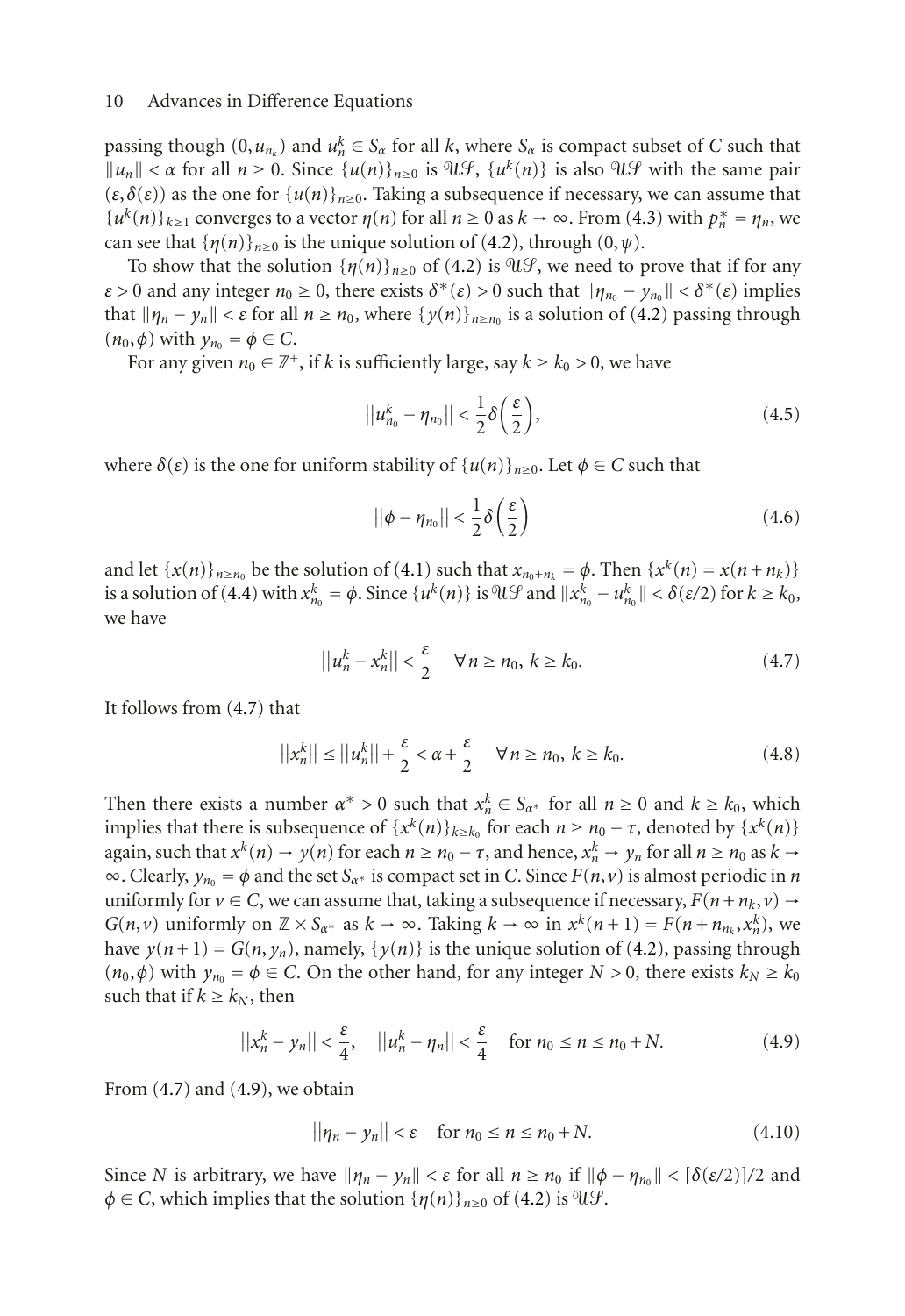Now, we assume that  $\{u(n)\}_{n>0}$  is  $\partial \mathcal{U}(\mathcal{A}\mathcal{G})$ . Then the solution  $\{u^k(n)\}\$  of [\(4.4\)](#page-8-2) is also  $\mathcal{U}$ Δ*Ψ* with the same pair  $(\delta_0, \varepsilon, N(\varepsilon))$  as the one for  $\{u(n)\}_{n\geq 0}$ . Let  $(\delta^*(\varepsilon), \varepsilon)$  be the pair for uniform stability of {*η*(*n*)}.

For any given  $n_0 \in \mathbb{Z}^+$ , if k is sufficiently large, say  $k \geq k_0 > 0$ , we have

$$
||u_{n_0}^k - \eta_{n_0}|| < \frac{1}{2}\delta_0,
$$
\n(4.11)

where  $\delta_0$  is the one for uniformly asymptotic stability of  $\{u(n)\}_{n>0}$ . Let  $\phi \in C$  such that  $\|\phi - \eta_{n_0}\| < (\delta_0/2)$  and let  $\{x(n)\}_{n \ge n_0}$ , for each fixed  $k \ge k_0$ , be the solution of [\(4.1\)](#page-7-3) such that  $x_{n_0+n_k} = \phi$ . Then  $\{x^k(n) = x(n+n_k)\}$  is a solution of [\(4.4\)](#page-8-2) with  $x_{n_0}^k = \phi$ . Since  $\{u^k(n)\}$ is  $\partial \mathcal{U} \mathcal{A} \mathcal{G}$  and  $||x_{n_0}^k - u_{n_0}^k|| < (\delta_0/2)$  for each fixed  $k \ge k_0$ , we have

$$
||u_n^k - x_n^k|| < \frac{\varepsilon}{2} \quad \forall n \ge n_0 + N\left(\frac{\varepsilon}{2}\right), \ k \ge k_0.
$$
 (4.12)

By the same argument as the above, we can assume that, taking a subsequence if necessary,  $\{x^k(n)\}$  converges to the solution  $\{y(n)\}$  of [\(4.2\)](#page-8-1) through  $(n_0, \phi)$  and  $F(n+n_k, \nu) \rightarrow$ *G*(*n*,*v*) uniformly on  $\mathbb{Z} \times S_{\alpha^*}$  as  $k \to \infty$ , where  $S_{\alpha^*}$  is compact set in *C* with  $|x^k(n)| \leq \alpha^*$ for all  $k \geq k_0$  and  $n \geq n_0 - \tau$ . Then  $\{y(n)\}$  is the unique solution of [\(4.2\)](#page-8-1), passing through  $(n_0, \phi)$  with  $y_{n_0} = \phi \in C$ . On the other hand, for any integer  $N > 0$  there exists  $k_N \ge k_0$ such that if  $k \geq k_N$ , then

$$
||x_n^k - y_n|| < \frac{\varepsilon}{4}, \quad ||u_n^k - \eta_n|| < \frac{\varepsilon}{4} \quad \text{for } n_0 + N\left(\frac{\varepsilon}{2}\right) \le n \le n_0 + N\left(\frac{\varepsilon}{2}\right) + N \tag{4.13}
$$

and hence,  $\|\gamma_n - \eta_n\| < \varepsilon$  for  $n_0 + N(\varepsilon/2) \le n \le n_0 + N(\varepsilon/2) + N$ . Since *N* is arbitrary, we have

$$
||y_n - \eta_n|| < \varepsilon \quad \forall n \ge n_0 + N\left(\frac{\varepsilon}{2}\right) \tag{4.14}
$$

if  $\|\phi - \eta_{n_0}\| < (\delta_0/2)$  and  $\phi \in C$ . The proof is completed.  $\square$ 

<span id="page-10-0"></span>Before dealing with the asymptotic almost periodicity of  $\{u(n)\}\)$ , we need the following lemma.

Lemma 4.3. *Suppose that assumptions (H1), (H2), and (H4) hold, the bounded solution*  ${u(n) = u(n, \psi^0)}$  of [\(4.1\)](#page-7-3) is  $\mathfrak{A} \mathcal{A} \mathcal{A}$  and for each  $G \in H(F)$ , the solution of [\(4.2\)](#page-8-1) is unique for *any given initial data. Let*  $S \supseteq S_\alpha$  *be a given compact set in* C. Then for any  $\varepsilon > 0$ , there exists  $\delta = \delta(\varepsilon) > 0$  *such that if*  $n_0 \geq 0$ ,  $\|u_{n_0} - x_{n_0}\| < \delta$ , and  $\{h(n)\}\$  *is a sequence with*  $|h(n)| \leq \delta$ *for*  $n \ge n_0$ , one has  $||u_n - x_n|| < \varepsilon$  *for all*  $n \ge n_0$ , where  $\{x(n)\}\$  *is any bounded solution of the system*

$$
x(n+1) = F(n, x_n) + h(n), \quad n \ge n_0,
$$
\n(4.15)

*passing through*  $(n_0, x_{n_0})$  *such that*  $x_n \in S$  *for all*  $n \ge n_0$ *.*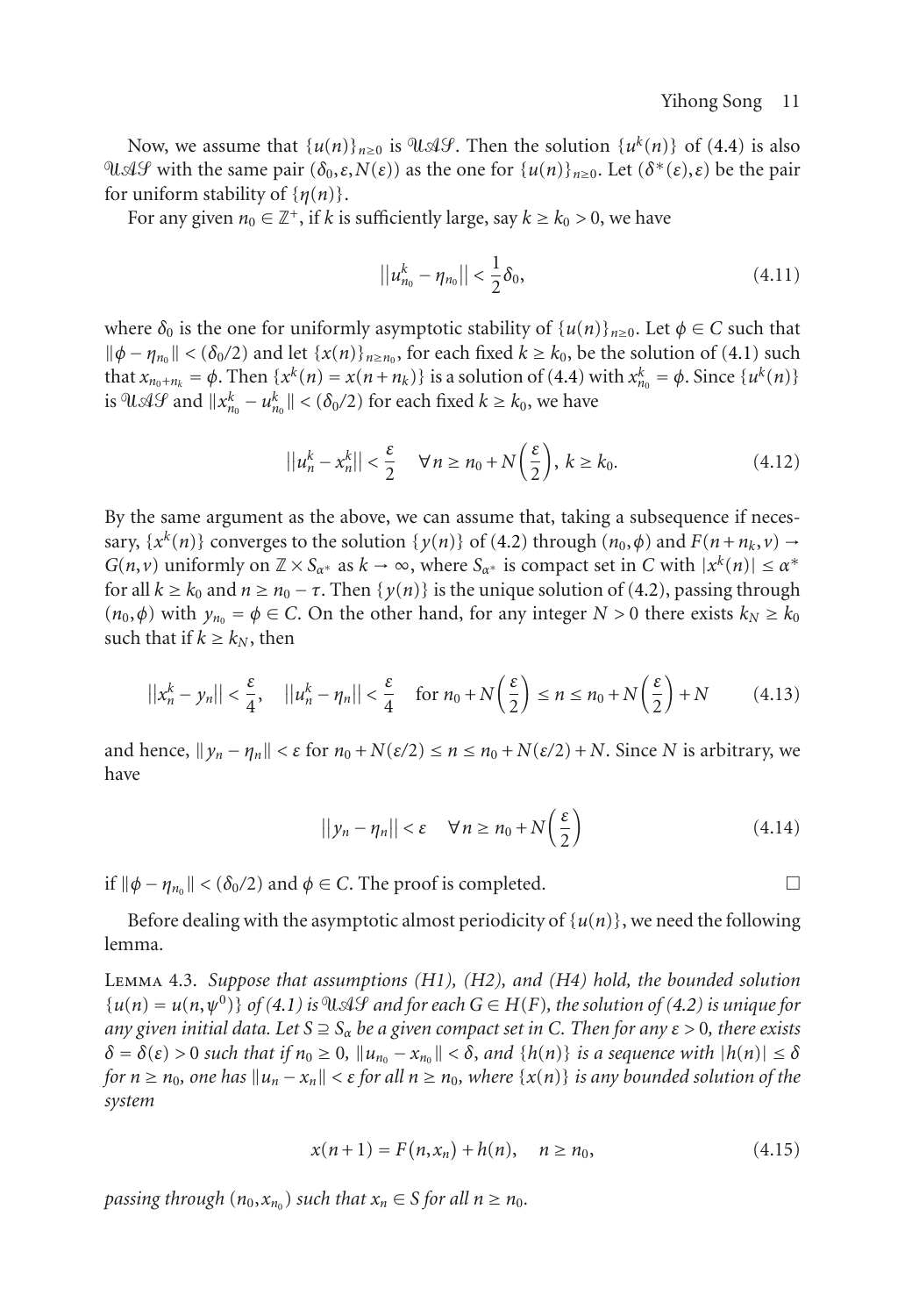*Proof.* Suppose that the bounded solution  $\{u(n)\}_{n>0}$  of [\(4.1\)](#page-7-3) is  $\partial u \mathcal{A} \mathcal{G}$  with the triple  $(\delta(\cdot), \delta_0, N(\cdot))$ . In order to establish [Lemma 4.3](#page-10-0) by a contradiction, we assume that [Lemma 4.3](#page-10-0) is not true. Then for some compact set  $S_* \supseteq S_\alpha$ , there exist an  $\varepsilon$ ,  $0 < \varepsilon < \delta_0$ , sequences  $\{n_k\} \subset \mathbb{Z}^+$ ,  $\{r_k\} \subset \mathbb{Z}^+$ , mapping sequences  $h_k$ : dis $[n_k, \infty) \to \mathbb{E}^d$ ,  $\varphi^k$ : dis $[n_k [\tau, n_k] \rightarrow \mathbb{E}^d$ , and

$$
||u_{n_k} - x_{n_k}^k|| < \frac{1}{k}, \quad |h_k(n)| \le \frac{1}{k} \quad \text{for } n \ge n_k,
$$
  

$$
||u_n - x_n^k|| \le \varepsilon \quad \text{for } n_k \le n \le n_k + r_k - 1, \quad ||u_{n_k + r_k} - x_{n_k + r_k}^k|| \ge \varepsilon
$$
 (4.16)

for sufficiently large k, where  $\{x^k(n)\}\$ is a solution of

<span id="page-11-1"></span>
$$
x(n+1) = F(n, x_n) + h_k(n), \quad n \ge n_k,
$$
\n(4.17)

passing through  $(n_k, \varphi^k)$  such that  $x_n^k \in S_*$  for all  $n \ge n_k$  and  $k \ge 1$ . Since  $S_*$  is bounded subset of *C*, it follows that  $\{x^k(n_k + r_k + n)\}_{k \geq 1}$  and  $\{x^k(n_k + n)\}_{k \geq 1}$  are uniformly bounded for all  $n_k$  and  $n \geq -\tau$ . We first consider the case where  $\{r_k\}_{k\geq 1}$  contains an unbounded subsequence. Set  $N = N(\varepsilon) > 1$ . Taking a subsequence if necessary, we may assume that there is  $G \in H(F)$  such that  $F(n + n_k + r_k - N, \nu) \to G(n, \nu)$  uniformly on  $\mathbb{Z}^+ \times S_*$ ,  $x^k(n+n_k+r_k-N) \to z(n)$ , and  $u(n+n_k+r_k-N) \to w(n)$  for  $n \in \mathbb{Z}^+$  as  $k \to \infty$ , where  $z, w: \mathbb{Z}^+ \to \mathbb{E}^d$  are some bounded functions. Since

$$
x^{k}(n+n_{k}+r_{k}-N+1)=F(n+n_{k}+r_{k}-N,x_{n+n_{k}+r_{k}-N}^{k})+h_{k}(n+n_{k}+r_{k}-N),
$$
\n(4.18)

passing to limit as  $k \to \infty$ , by the similar arguments in the proof of [Theorem 4.1,](#page-8-3) we conclude that  $\{z(n)\}_{n\geq 0}$  is the solution of the following equation:

<span id="page-11-0"></span>
$$
x(n+1) = G(n, x_n), \quad n \in \mathbb{Z}^+.
$$
\n
$$
(4.19)
$$

Similarly,  $\{w(n)\}_{n\in\mathbb{Z}^+}$  is also a solution of [\(4.19\)](#page-11-0). Since  $x_{n_k+r_k-N}^k(j) = x^k(n_k+r_k-N+j) \rightarrow$ *z*(*j*) = *z*<sub>0</sub>(*j*) and *u*<sub>*n<sub>k</sub>*+*r<sub>k</sub>*−*N*(*j*) = *u*(*n<sub>k</sub>* + *r<sub>k</sub>* − *N* + *j*) → *w*(*j*) = *w*<sub>0</sub>(*j*) as *k* → ∞ for all *j* ∈</sub> dis $[-\tau, 0]$ , it follows from [\(4.16\)](#page-11-1) that  $||w_0 - z_0|| \le \lim_{k \to \infty} ||w_{m_k + r_k - N} - z_{n_k + r_k - N}|| \le \varepsilon < \delta_0$ . Notice that  $\{w(n)\}_{n\in\mathbb{Z}^+}$  is a solution of [\(4.19\)](#page-11-0), passing through (0,*w*<sub>0</sub>), and is UAS by [Lemma 4.2.](#page-8-4) We have  $||w_N - z_N|| < ε$ . On the other hand, since

$$
u_{n_k + r_k}(j) = u(N + j + n_k + r_k - N) \longrightarrow w(N + j) = w_N(j),
$$
  
\n
$$
x_{n_k + r_k}^k(j) = x^k(N + j + n_k + r_k - j) \longrightarrow z(N + j) = z_N(j)
$$
\n(4.20)

as  $k \to \infty$  for each  $j \in dis[-\tau,0]$ , it follows from [\(4.16\)](#page-11-1) that

$$
||w_N - z_N|| = \lim_{k \to \infty} ||u_{n_k + r_k} - x_{n_k + r_k}^k|| \ge \varepsilon.
$$
 (4.21)

This is a contradiction. Thus, the sequence  $\{r_k\}$  must be bounded. Taking a subsequence if necessary, we can assume that  $0 < r_k \equiv r_0 < \infty$ . Moreover, we may assume that  $x^k(n_k +$  $n \rightarrow \tilde{z}(n)$  and  $u(n_k + n) \rightarrow \tilde{w}(n)$  for each  $n \geq -\tau$ , and  $F(n + n_k, v) \rightarrow \tilde{G}(n, v)$  uniformly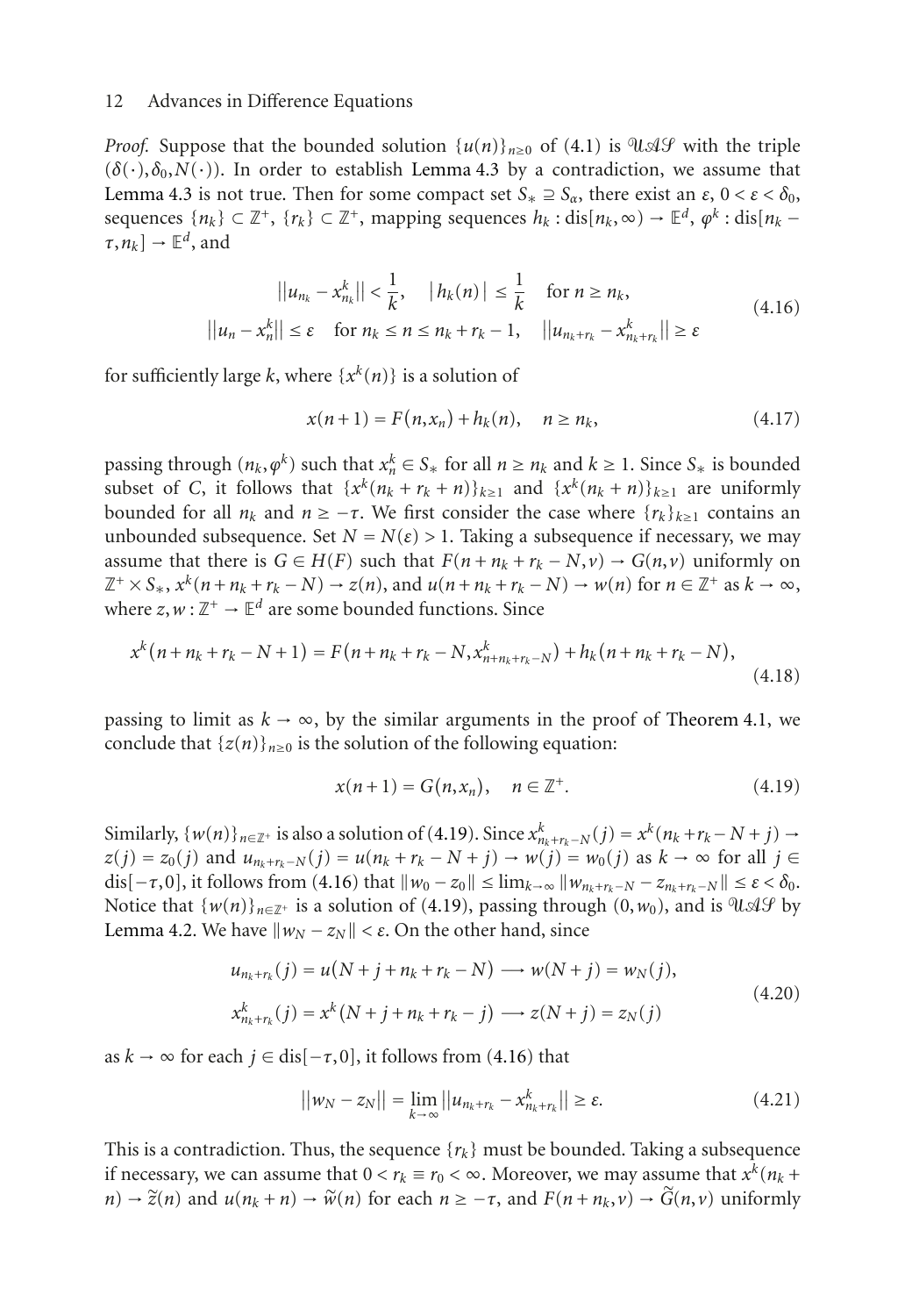on  $\mathbb{Z} \times S_*$ , for some functions  $\tilde{z}(n)$ ,  $\tilde{w}(n)$  on  $\mathbb{Z}^+$ , and  $\tilde{G} \in H(F)$ . Since  $u_{n_k}(j) = u(n_k + j)$ *j*) →  $\widetilde{w}(j) = \widetilde{w}_0(j)$  and  $x_{n_k}^k(j) = x^k(n_k + j) \rightarrow \widetilde{z}(j) = \widetilde{z}_0(j)$  as  $k \rightarrow \infty$  for all  $j \in \text{dis}[-\tau, 0],$ <br> *num* boys  $\|\widetilde{w}\| = \lim_{k \to \infty} \|w_k - \widetilde{w}_k\| = \lim_{k \to \infty} \|w_k - \widetilde{w}_k\| = 0$  by (4.16) and bones we have  $\|\widetilde{w}_0 - \widetilde{z}_0\| = \lim_{k \to \infty} \|u_{n_k} - x_{n_k}^k\| = \lim_{k \to \infty} \|u_{n_k} - \varphi^k\| = 0$  by [\(4.16\)](#page-11-1), and hence,<br> $\widetilde{w}_0 = \widetilde{z}_0$  that is  $\widetilde{w}_0(i) = \widetilde{z}(i)$  for all is  $\subset$  disk,  $\subset$  01 Moreover  $\widetilde{z}(n)$  and  $\widetilde{w$  $\widetilde{w}_0 \equiv \widetilde{z}_0$ , that is,  $\widetilde{w}(j) = \widetilde{z}(j)$  for all  $j \in \text{dis}[-\tau, 0]$ . Moreover,  $\widetilde{z}(n)$  and  $\widetilde{w}(n)$  satisfy the same relation

$$
x(n+1) = \widetilde{G}(n, x_n), \quad n \in \mathbb{Z}^+.
$$
\n
$$
(4.22)
$$

The uniqueness of the solutions for the initial value problems implies that  $\tilde{z}(n) \equiv \tilde{w}(n)$ for  $n \in \mathbb{Z}^+$ , and hence,  $\|\widetilde{w}_{r_0} - \widetilde{z}_{r_0}\| = 0$ . On the other hand, since  $u_{n_k+r_0}(j) = u(n_k+r_0+r_0)$  $j) \rightarrow \widetilde{w}(r_0 + j) = \widetilde{w}_{r_0}(j)$  and  $x_{r_k + r_0}^k(j) = x^k(n_k + r_0 + j) \rightarrow \widetilde{z}(r_0 + j) = \widetilde{z}_{r_0}(j)$  as  $k \rightarrow \infty$  for all  $i \in \text{dist}$ ,  $\pi$  01 from (4.16) we have all  $j \in$  dis[ $-\tau$ , 0], from [\(4.16\)](#page-11-1) we have

$$
||\widetilde{w}_{r_0} - \widetilde{z}_{r_0}|| = \lim_{k \to \infty} ||u_{n_k + r_k} - x_{n_k + r_k}^k|| \ge \varepsilon
$$
\n(4.23)

This is a contradiction. This contradiction shows that [Lemma 4.3](#page-10-0) is true.  $\Box$ 

We are now in a position to prove the following result.

THEOREM 4.4. *Suppose that for each*  $G \in H(F)$ , the solution of [\(4.2\)](#page-8-1) is unique for the initial *condition. If the bounded solution*  $\{u(n)\}_{n\geq0}$  *of*  $(4.1)$  *is*  $\mathcal{A}\mathcal{L}$ *f*, *then*  $\{u(n)\}_{n\geq0}$  *is asymptotically almost periodic. Consequently,* [\(4.1\)](#page-7-3) has an almost periodic solution which is  $\mathcal{U} \mathcal{A} \mathcal{G}$ .

*Proof.* Let the bounded solution  $\{u(n)\}\$  of [\(4.1\)](#page-7-3) be  $\mathcal{U}\mathcal{A}\mathcal{G}$  with the triple  $(\delta(\cdot), \delta_0, N(\cdot))$ . Let  $\{n_k\}_{k\geq 1}$  be any positive integer such that  $n_k \to \infty$  as  $k \to \infty$ . Set  $u^k(n) = u(n + n_k)$ . Then  $u^k(n)$  is a solution of

<span id="page-12-1"></span>
$$
x(n+1) = F(n+n_k, x_n) \tag{4.24}
$$

and  $\{u^k(n)\}\$ is  $\emptyset\mathcal{A}\mathcal{G}$  with the same triple  $(\delta(\cdot), \delta_0, N(\cdot))$ . By [Lemma 4.3,](#page-10-0) for the set  $S_\alpha$ and any  $0 < \varepsilon < 1$  there exists  $\delta_1(\varepsilon) > 0$  such that  $|h(n)| < \delta_1(\varepsilon)$  and  $||x_{n_0}^k - x_{n_0}|| < \delta_1(\varepsilon)$ for some  $n_0 \ge 0$  imply that  $||x_n^k - x_n|| < (\varepsilon/2)$  for all  $n \ge n_0$ , where  $\{x(n)\}$   $(n \ge n_0)$  is a solution of

<span id="page-12-0"></span>
$$
x(n+1) = F(n+n_k, x_n) + h(n),
$$
\n(4.25)

through  $(n_0, x_{n_0})$  and  $x_n \in S_\alpha$  for  $n \ge n_0$ . Since  $\{u^k(j) = u(n_k + j)\}$  is uniformly bounded for all  $k$  ≥ 1 and  $j$  ≥ −*τ*, taking a subsequence if necessary, we can assume that { $u<sup>k</sup>(j)$ } is convergent for each  $j \in dis[-\tau,\infty)$ ,  $F(n+n^k,\nu) \to G(n,\nu)$  uniformly on  $\mathbb{Z}^+ \times S_\alpha$ . In this case, there is a positive integer  $k_1(\varepsilon)$  such that if  $m, k \geq k_1(\varepsilon)$ , then

<span id="page-12-3"></span><span id="page-12-2"></span>
$$
\left|\left|u_0^k - u_0^m\right|\right| < \delta_1(\varepsilon). \tag{4.26}
$$

On the other hand,  $\{u^m(n) = u(n + n_m)\}\$ ,  $u_n^m \in S_\alpha$  for  $n \in \mathbb{Z}^+$ , is a solution of [\(4.25\)](#page-12-0) with  $h(n) = h_{k,m}(n)$ , that is,

$$
x(n+1) = F(n+n_k, x_n) + h_{k,m}(n),
$$
\n(4.27)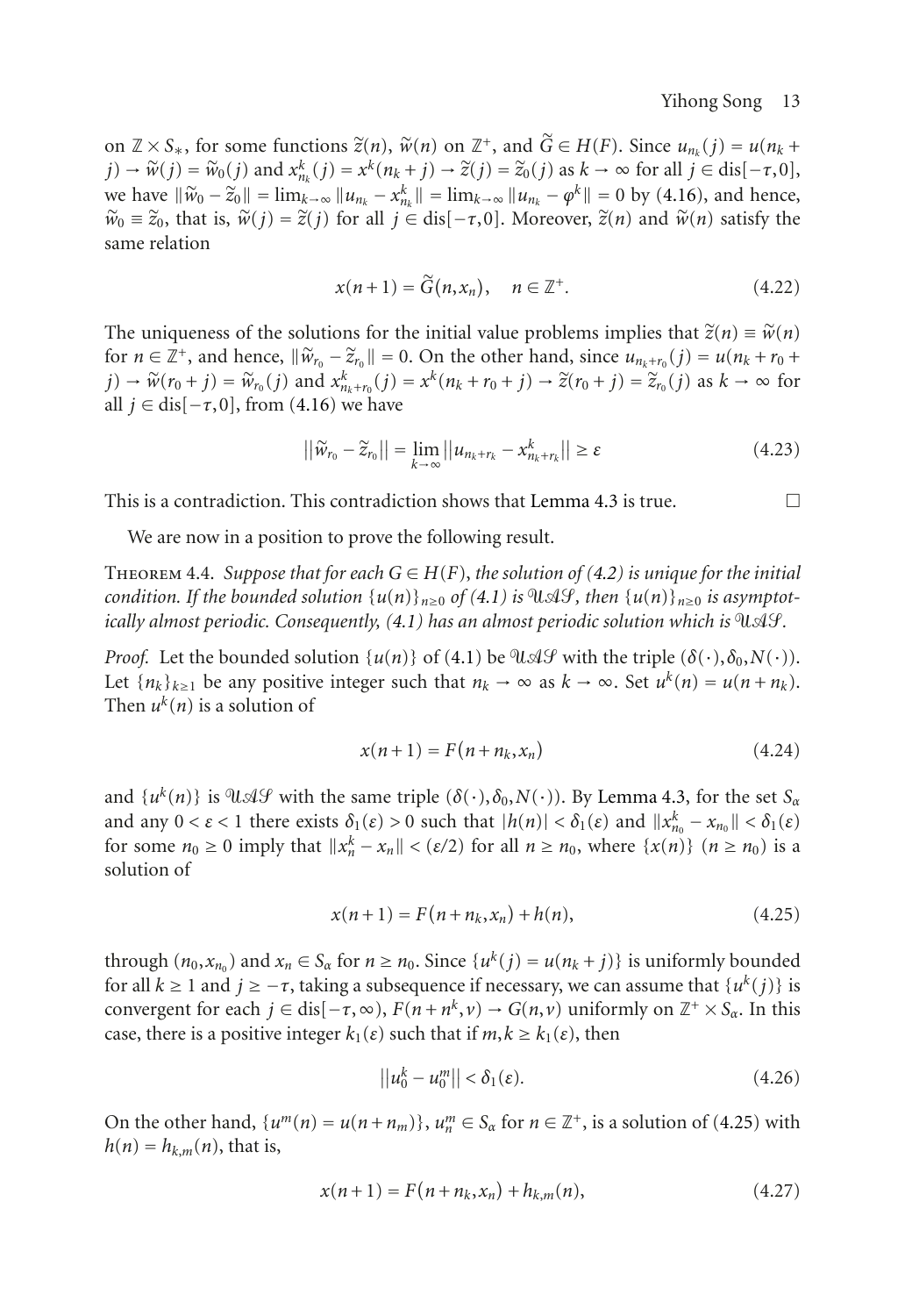where  $h_{k,m}(n)$  is defined by the relation

$$
h_{k,m}(n) = F(n + n_m, u_n^m) - F(n + n_k, u_n^m), \quad n \in \mathbb{Z}^+.
$$
 (4.28)

To apply [Lemma 4.3](#page-10-0) to [\(4.24\)](#page-12-1) and its associated [\(4.27\)](#page-12-2), we will discuss the properties of the sequence  ${h_{k,m}(n)}_{n\geq0}$ . Since  $F(n+n_k, v) \to G(n, v)$  uniformly on  $\mathbb{Z}^+ \times S_\alpha$ , for the above  $\delta_1(\varepsilon) > 0$ , there is a positive integer  $k_2(\varepsilon) > k_1(\varepsilon)$  such that if  $k, m \geq k_2(\varepsilon)$ , then

$$
|F(n+n_m, v) - F(n+n_k, v)| < \delta_1(\varepsilon) \quad \forall n \in \mathbb{Z}^+, \ v \in S_\alpha,
$$
 (4.29)

which implies that  $|h_{k,m}(n)| = |F(n + n_m, u_n^m) - F(n + n_k, u_n^m)| < \delta_1(\varepsilon)$  for all  $n \in \mathbb{Z}$ . Applying [Lemma 4.3](#page-10-0) to [\(4.24\)](#page-12-1) and its associated [\(4.27\)](#page-12-2), with the above arguments and con-dition [\(4.26\)](#page-12-3), we conclude that for any positive integer sequence  $\{n_k\}_{k\geq 1}$ ,  $n_k \to \infty$  as  $k \to \infty$ , and  $\epsilon > 0$ , there is a positive integer  $k_2(\epsilon) > 0$  such that

$$
||u_n^k - u_n^m|| < \varepsilon \quad \forall n \ge 0 \text{ if } k, m > k_2(\varepsilon), \tag{4.30}
$$

and hence,  $|u^k(n) - u^m(n)| = |u_n^k(0) - u_n^m(0)| < \varepsilon$  for all  $n \ge 0$  if  $k, m > k_2(\varepsilon)$ . This implies that the bounded solution  $\{u(n)\}_{n\geq 0}$  of [\(4.1\)](#page-7-3) is asymptotically almost periodic sequence by [Theorem 2.6.](#page-2-3) Furthermore, [\(4.1\)](#page-7-3) has an almost periodic solution, which is  $\partial \mathcal{U} \mathcal{A} \mathcal{G}$  by [Theorem 4.1.](#page-8-3) This ends the proof.  $\Box$ 

#### **Acknowledgments**

This work is supported in part by NNSF of China (no. 10471102). We thank the referees for helpful comments on our presentation.

# <span id="page-13-1"></span><span id="page-13-0"></span>**References**

- [1] T. Yoshizawa, "Asymptotically almost periodic solutions of an almost periodic system," *Funkcialaj Ekvacioj*, vol. 12, pp. 23–40, 1969.
- <span id="page-13-2"></span>[2] R. P. Agarwal, *Difference Equations and Inequalities*, vol. 228 of *Monographs and Textbooks in Pure and Applied Mathematics*, Marcel Dekker, New York, NY, USA, 2nd edition, 2000.
- [3] C. T. H. Baker and Y. Song, "Periodic solutions of discrete Volterra equations," *Mathematics and Computers in Simulation*, vol. 64, no. 5, pp. 521–542, 2004.
- [4] C. Cuevas and M. Pinto, "Asymptotic properties of solutions to nonautonomous Volterra difference systems with infinite delay," *Computers & Mathematics with Applications*, vol. 42, no. 3–5, pp. 671–685, 2001.
- [5] S. N. Elaydi, *An Introduction to Difference Equations*, Undergraduate Texts in Mathematics, Springer, New York, NY, USA, 2nd edition, 1999.
- [6] S. Elaydi and S. Zhang, "Stability and periodicity of difference equations with finite delay," *Funkcialaj Ekvacioj*, vol. 37, no. 3, pp. 401–413, 1994.
- [7] S. Elaydi and I. Györi, "Asymptotic theory for delay difference equations," *Journal of Difference Equations and Applications*, vol. 1, no. 2, pp. 99–116, 1995.
- [8] S. Elaydi, S. Murakami, and E. Kamiyama, "Asymptotic equivalence for difference equations with infinite delay," *Journal of Difference Equations and Applications*, vol. 5, no. 1, pp. 1–23, 1999.
- [9] I. Györi and G. Ladas, *Oscillation Theory of Delay Differential Equations*, Oxford Mathematical Monographs, The Clarendon Press, Oxford University Press, New York, NY, USA, 1991.
- [10] Y. Song and C. T. H. Baker, "Perturbation theory for discrete Volterra equations," *Journal of Difference Equations and Applications*, vol. 9, no. 10, pp. 969–987, 2003.